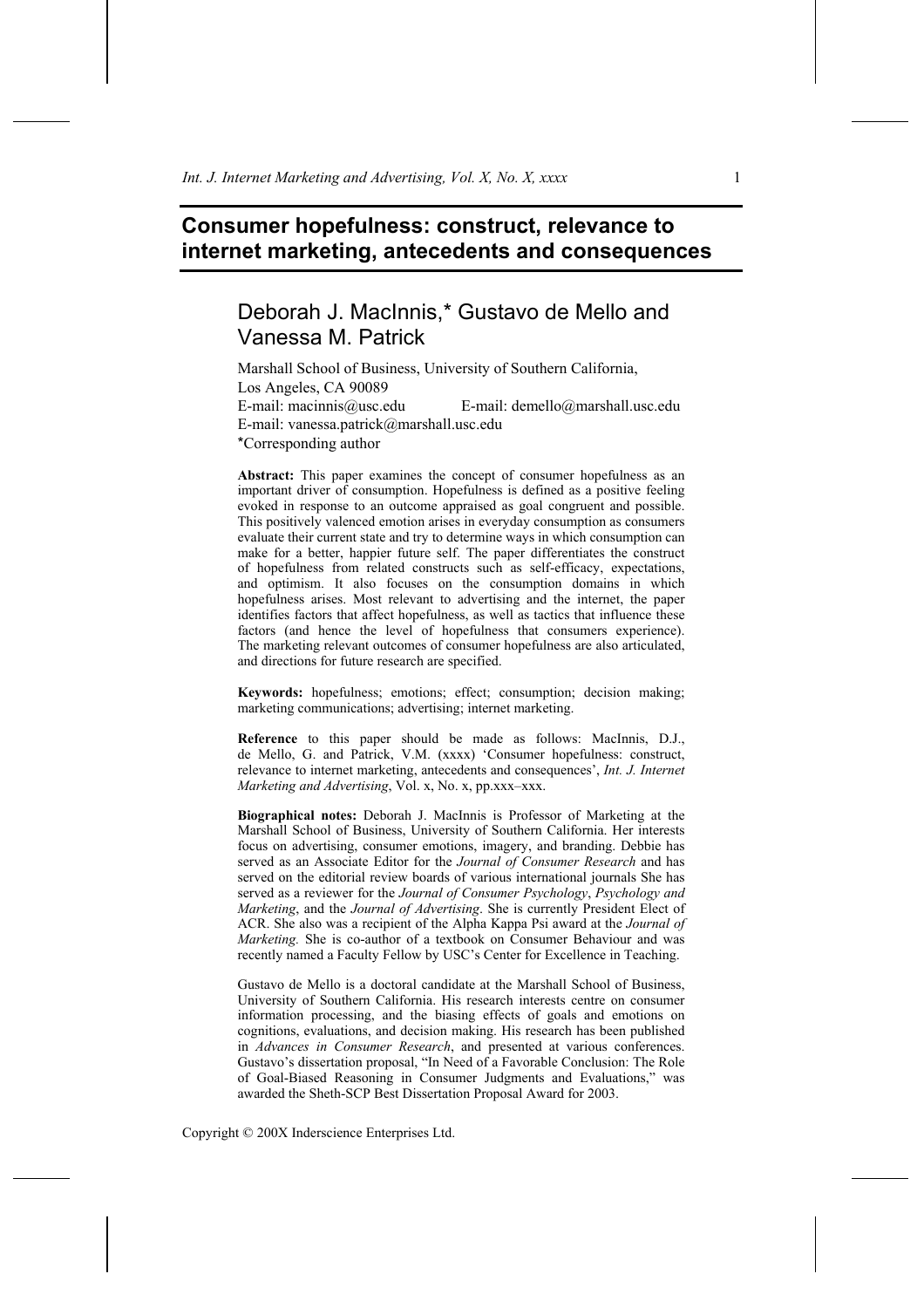Vanessa Patrick is a doctoral candidate in marketing at the Marshall School of Business, University of Southern California. Vanessa's research interests focus on future-oriented consumption, effect, self-control and biases in information processing. She has published a paper in the *Journal of Consumer Research*, and has presented her research at numerous conferences including the Association for Consumer Research, Society for Consumer Psychology, and Marketing Science conferences. She is has served as a Fellow at the Sheth Doctoral Consortium. Prior to joining the PhD program, Vanessa worked in several major advertising and brand consultancy companies.

## **1 Introduction**

"In the factory we make cosmetics. In the store we sell hope" (Charles Revson, founder of Revlon).

Emerging research points to the critical role of emotions stimulated by traditional and non-traditional media as determinants of consumer choice [1–4]. The present research builds on this literature by focusing on a specific emotion guiding consumption decisions – hopefulness and its relevance to advertising and the internet.

Consumers feel hopeful about achieving a number of goal congruent outcomes, such as winning the lottery, staying healthy, losing weight, managing relationships, investing wisely, and engaging in socially beneficial consumption practices. The internet (as well as other traditional marketing communications channels) can also stimulate how hopeful consumers feel about achieving such outcomes. As evidenced by the Revson quote above, the cosmetics industry is predicated on stimulating hopefulness about product purchase and usage and a more beautiful and desirable self. Despite this intuitive link, relatively little research has examined consumer hopefulness and the advertising and internet marketing communication factors that foster it.

The objective of this paper is to examine the concept of consumer hopefulness and discuss its relevance to advertising and internet marketing. We begin by defining *hopefulness* and differentiating it from related constructs. Next, we examine *consumer hopefulness*, describing how hopefulness about product acquisition and usage relates to hopefulness about achieving broader goal-congruent outcomes. We also demonstrate the myriad life domains in which consumer hopefulness is evoked. Section 4 articulates the *antecedents* of hopefulness and the *marketing tactics* that induce hopefulness. The fifth section articulates several consumer and marketing-relevant *consequences* of hopefulness. The final section summarises these ideas and presents avenues for future research.

## **2 Defining hopefulness**

We define hopefulness as a positively valenced feeling that arises in response to a future-oriented outcome appraised as goal congruent and possible. This definition is consistent with appraisal theory, a widely regarded perspective on emotions which posits that emotions are responses to one's interpretation (or appraisals) of the environment and its relevance to our goals [5–12]. Goals are defined as "symbolic representations of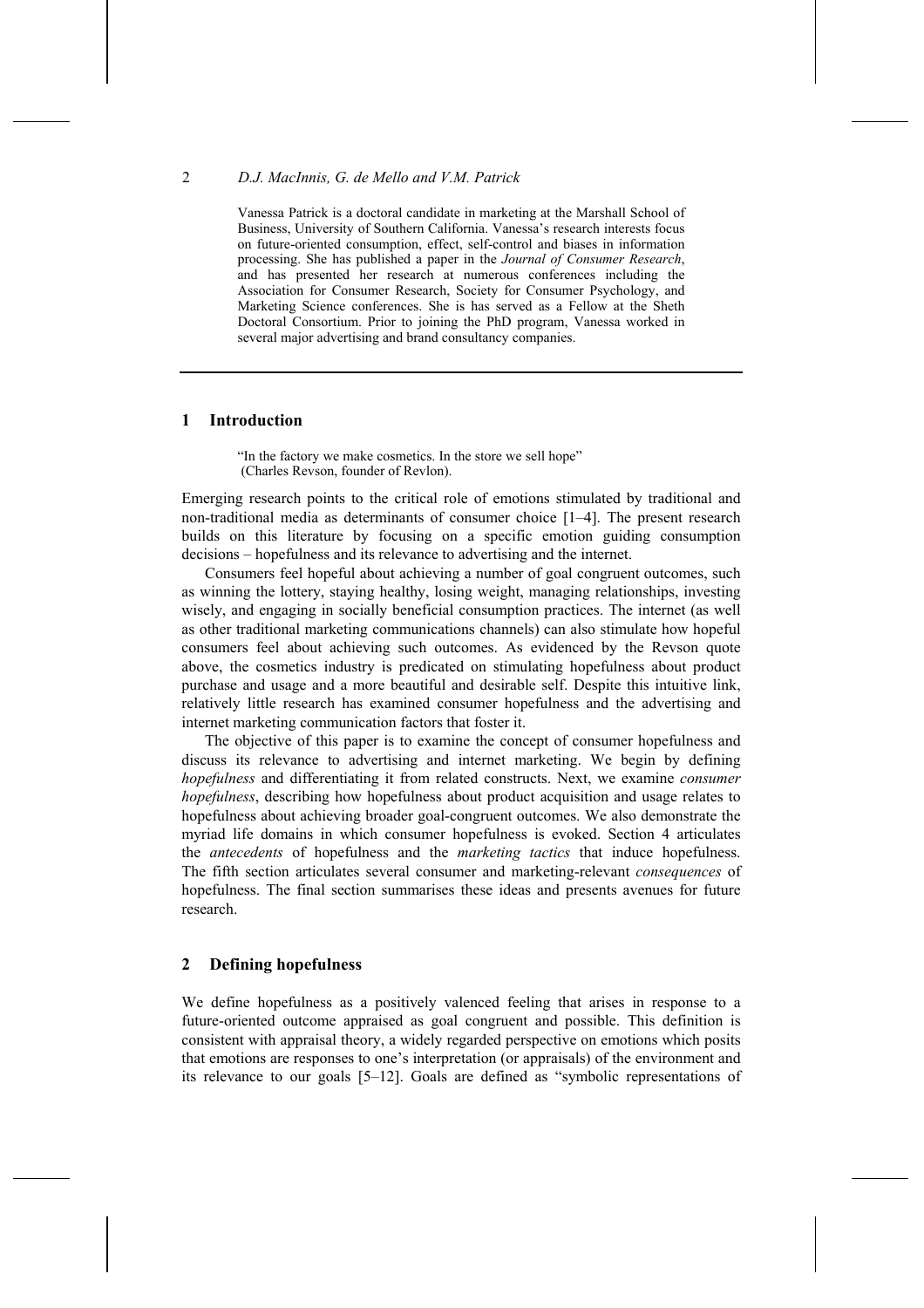possible states of the environment that an individual will try to achieve" [13]. Emotions are related to, but distinct from, goals, as they reflect outcomes of an appraisal process involving goals and the extent to which the environment supports or does not support goal achievement.

#### *2.1 Appraisal dimensions*

Appraisal theorists have identified a number of dimensions individuals use to assess their environment. Most fit the overarching set of dimensions articulated by Johnson and Stewart [14] and include goal congruency, agency, uncertainty and normative/moral compatibility, and importance. Two of these appraisal dimensions are relevant to the appraisal of hopefulness: goal congruency and uncertainty.

*Goal congruency.* Firstly, hopefulness is felt in relation to outcomes appraised as favourable or goal congruent [15–17]. *Goal congruency* reflects the extent to which the environment is *consistent with one's goals*. In a benign environment, 'goal congruent' means that a *favourable outcome could occur,* whilst in an aversive or threatening environment, 'goal congruent' means that a *negative outcome could be avoided or resolved.* Thus, most consumers are hopeful that they *will* have enough money for retirement and are hopeful that they *won't* wrinkle prematurely as both outcomes are perceived as goal congruent. Other outcomes are goal irrelevant, as their occurrence has no implications for goals. A non-sports fan is not likely to feel hopeful that a particular team wins because her status as a non-fan makes the outcome irrelevant to her. Still other outcomes are goal incongruent. In a benign environment, 'goal incongruent' means that a positive outcome will not occur, whilst in an aversive environment, 'goal incongruent' means that a negative outcome will occur. For example, one would not be hopeful that one would *fail* to win the lottery, or that one *would* lapse into an eating binge, as these outcomes are likely perceived as goal incongruent.

*Uncertainty/possibility.* Secondly, hopefulness is future-oriented as it focuses on actions and outcomes that have yet to be realised [18,19]. When we say that we are hopeful that we will quit smoking, find a life partner, or have a nice car we are suggesting that the quitting, partnering, or acquiring a nice car has not yet occurred. The future-oriented focus of these outcomes makes hopefulness an emotion evoked in response to an outcome appraised as uncertain.

Whilst uncertain, goals eliciting hopefulness must be viewed as *possible*  (vs. impossible or totally certain) [15]. The fact that the outcome is viewed as possible and goal congruent creates a positive feeling in consumers that good outcomes could be forthcoming. Consumers feel *hopeless* when a goal congruent future outcome is viewed as *impossible* (*and hence certain not to occur*). They feel *hopeful* when a goal congruent future outcome is viewed as *possible* (*yet uncertain*). The *degree* of hopefulness consumers feel varies as a function of how feasible the goal congruent outcome is perceived to be. Thus the more a goal congruent yet uncertain outcome is perceived to be feasible, the more hopeful consumers will feel.

The term hopefulness is often used interchangeably with a related term, 'hope'. To *have hope* is to suggest that one is hopeful – that is that one sees a goal congruent outcome as possible. Considerable controversy has existed over whether hope or hopefulness is or is not an emotion. On the one hand, Solomon [16] notes that Thomas Aquinas viewed hope as a virtue and more akin to reason than emotion. Hopefulness *does not* appear on standard emotion typologies of arousal, dominance, and valence. Nor does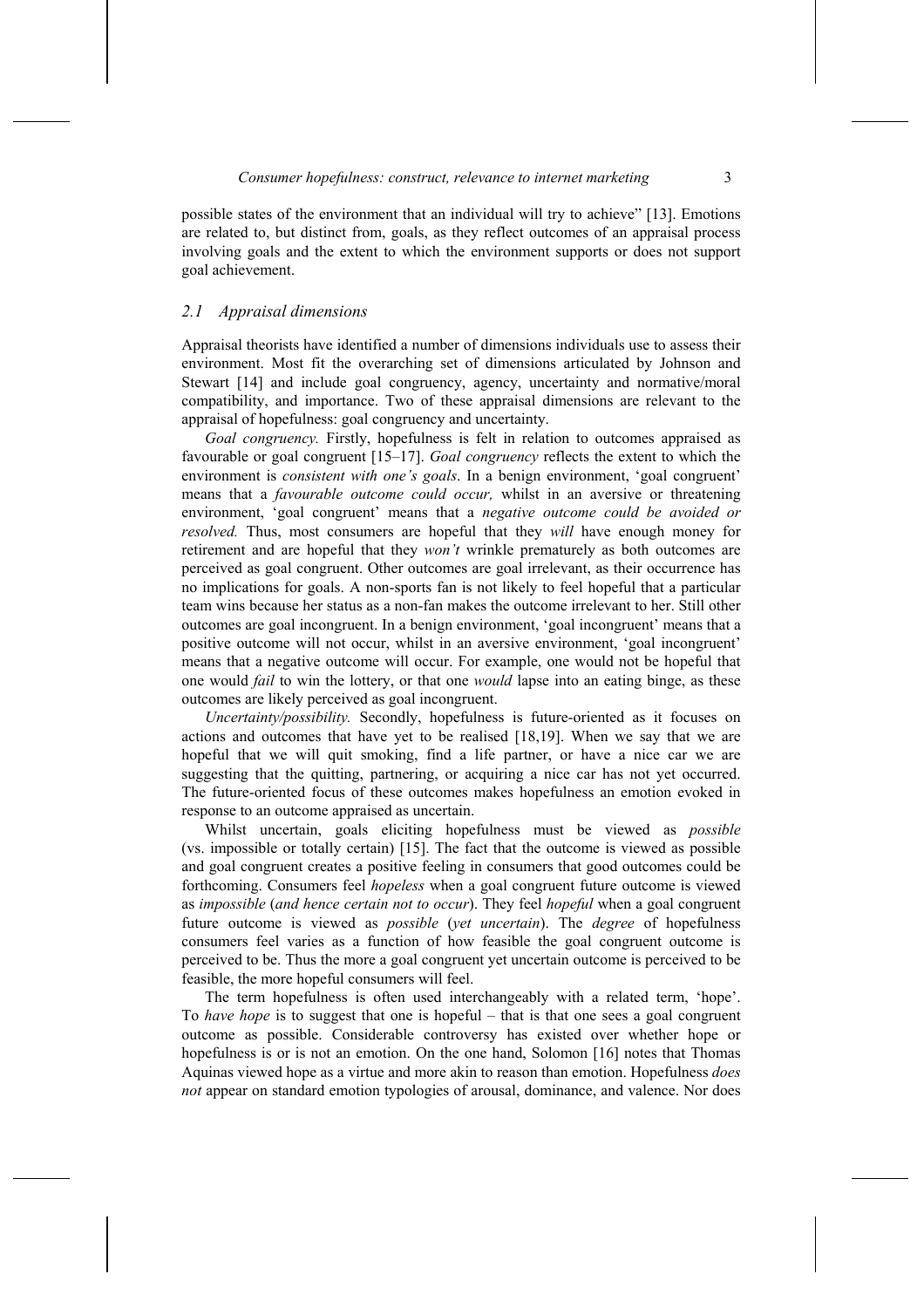it appear in Plutchik's General Psychoevolutionary theory of emotions [17] or Watson and Tellegen's circumplex model of emotion [18]. On the other hand, scholars during the medieval era did regard it as a fundamental emotion [15]. Philosopher Ernst Bloch suggests it is an emotion that can be learned [19].

Some suggest that hopefulness does not appear on standard emotion scales because the emotion theories from which these scales are derived have a strong biological and physiological focus, emphasising basic emotions like fear, anger, and love as opposed to intellectual emotions like hopefulness [15,20,21]. Hopefulness may be a higher order emotion as its evocation may require assessments of possibilities and future orientation that may not be possible in non-humans, and hence not evident in an evolutionary theory of emotions.

Only recently, with the development of appraisal theory as a theoretical approach to emotions, has hopefulness emerged as a bona fide emotion [6–8,11,12]. According to appraisal theory, *emotions are caused by appraisals or perceptions of a given situation*.

#### *2.2 Relationship of hopefulness to other constructs*

*Hopefulness and self-efficacy.* Hopefulness bears some similarity to the 'self-efficacy' construct which Bandura defines as "a belief in one's capacities to organise and execute the courses of action required to produce given attainments" [22, p.3]. Hopefulness and self-efficacy may be related as greater or lesser degrees of self-efficacy may be associated with more or less hopefulness. For example, the more efficacious consumers perceive themselves to be in completing a given action (e.g., dieting), the more hopeful they may feel about achieving the goal congruent outcome (loss of weight). Analogously, Bandura notes that lack of efficacy beliefs may engender hopelessness or despair [22]. Thus, self-efficacy in certain circumstances increases the perceived possibility of a goal congruent outcome, which in turn influences consumer hopefulness.

However, several factors differentiate self-efficacy from hopefulness. Firstly, self-efficacy reflects a *belief* whilst hopefulness reflects an emotion. Secondly, hopefulness is felt only in response to situations regarded as goal congruent. *Goal congruence is not necessary* for self-efficacy since one can feel efficacious at performing actions that are either goal congruent (e.g., doing well on a test) or goal irrelevant (e.g., skipping for 30 yards). Thirdly, self-efficacy focuses on personal accomplishments. Hopefulness may encompass outcomes relevant to personal accomplishments, but it is also relevant to outcomes that have nothing to do with personal accomplishments or achievements enabled by the self. For example, one may feel hopeful that terrorism will not strike or that one's father will recover from illness but not believe that one can initiate actions to prevent or stimulate these outcomes. Relatedly, self-efficacy is linked with *behaviour* or actions; conditions not necessary for the experience of hopefulness. In short, whilst self-efficacy is a belief that 'I can do something', hopefulness is a feeling that a good outcome, whilst uncertain, is possible.

*Hopefulness and expectations.* Hopefulness can also be distinguished from the concept of expectations (or perceived probabilities) regarding an outcome. Firstly, hopefulness is an emotion, whilst expectations are *beliefs*. Secondly, hopefulness reflects situations described as positively valenced and goal congruent whilst expectations and perceived probabilities encompass situations that are *goal congruent, goal incongruent, or goal irrelevant*. For example, one can have strong expectations that it will rain tomorrow, but since one has outdoor plans for the day, one does not feel strong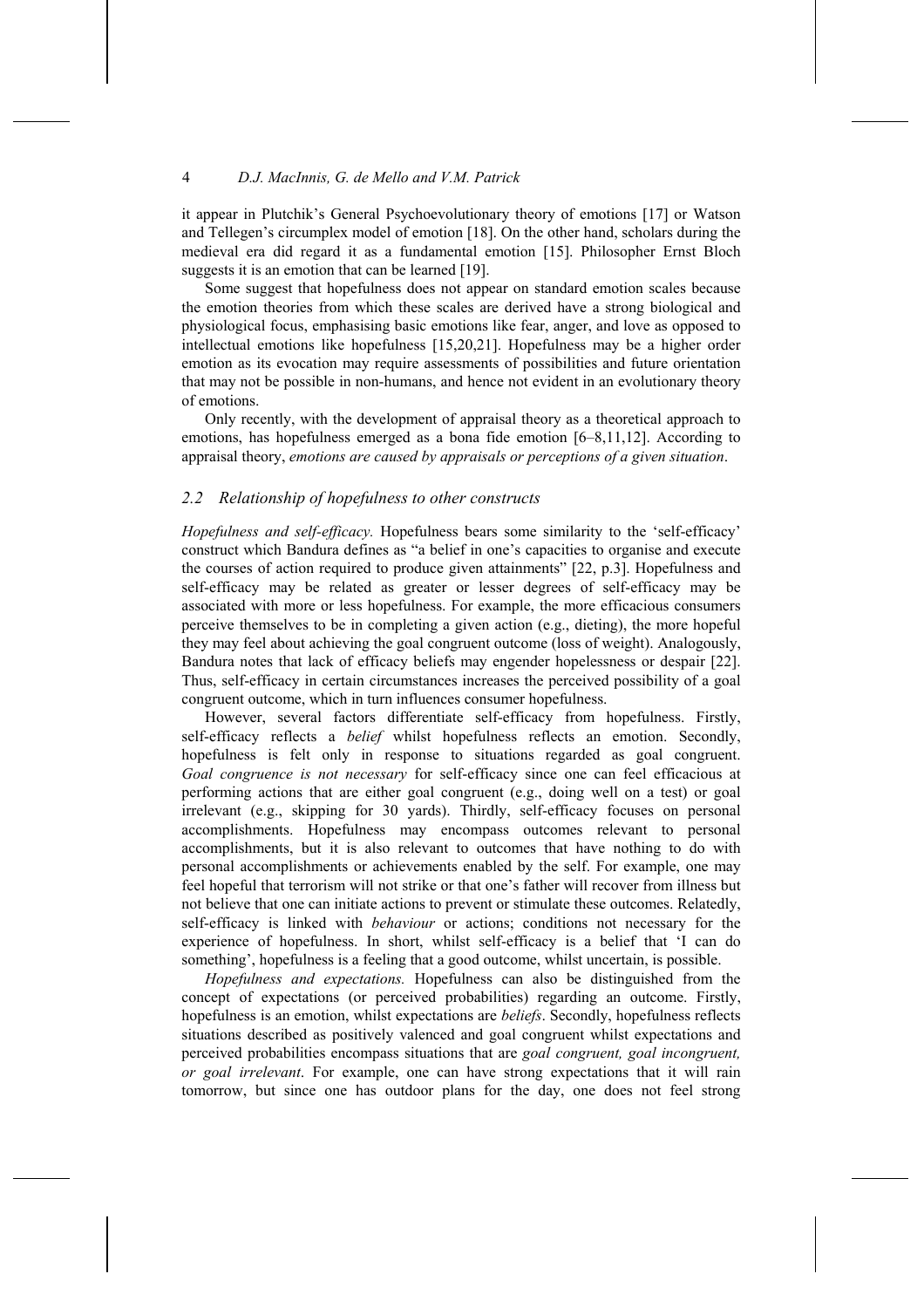hopefulness for that outcome. Finally, feelings of hopefulness are predicated on perceptions of possibility, not *probability*. One can experience feelings of hopefulness even under conditions where the probability of an outcome is low. Numerous examples from medicine, for instance, indicate that consumers experience hopefulness about overcoming disease even in the face of overwhelming odds, and that individuals, given the exact same probabilities of survival, vary greatly in the hopefulness that they feel. The difference is that some individuals interpret even extremely low odds of survival as evidence of possibility [23]. Several authors have observed that probability and possibility are distinct concepts and that possibility distributions are unique and differentiated from probability distributions [24,25].

*Hopefulness and optimism*. Tiger defines optimism as "a mood or attitude associated with an expectation about the social or material future – one which the evaluator regards as socially desirable to his [or her] advantage or for his [or her] pleasure" [26, p.18]. According to this definition, optimism shares the goal congruent dimension of hopefulness. Unlike hopefulness, which varies by situation, optimism is often characterised as an individual difference variable [27–30]. Thus, some scholars distinguish the terms on the basis of situational vs. dispositional character. Though others believe that individuals can be situationally optimistic or pessimistic, they believe that optimism/pessimism and hopefulness can co-exist and are not the same construct [21,15]. Lazarus, for example, argues that one can be pessimistic about the occurrence of a goal congruent outcome, but still feel hopeful that it will. The reason is that whilst optimism and pessimism are wrapped up in *expectations about what is likely*  (*i.e., probability*), hopefulness encompasses *feelings about what is possible* [15,21,31].

#### *2.3 Hopefulness and motivations*

Rossiter and Percy have identified two broad categories of motivations labelled 'informational' and 'transformational' motives [32]. The former involve negative motivations, and the movement to a less negative state. For example, one informational motive, 'problem removal' is motivated by the consumers' desire to remove a current problem. The emotions that characterise 'problem removal' are annoyance (caused by the problem) and relief (following its removal). Transformational motives involve positive motivations and the movement to a state of emotional pleasure. For example, 'sensory gratification' involves movement from the state of feeling dull to feeling joy. 'Social approval' involves movement from feeling apathetic to feeling proud. Importantly, *hopefulness is an emotion that accompanies each of these motivations* as consumers appraise the possibility that the product or its usage has the capacity to move one from a negative (or neutral) emotional state to a positive one.

### **3 Relating hopefulness to consumer behaviour and marketing**

#### *3.1 Consumption domains in which consumers feel hopeful*

The remainder of the paper focuses on the relevance of hopefulness to consumer behaviour and internet marketing. We begin by focusing on what consumers feel hopeful for, and hence the domains in which they should feel varying degrees of *consumer hopefulness*. In essence, a focus on the consumption domains relevant to the construct of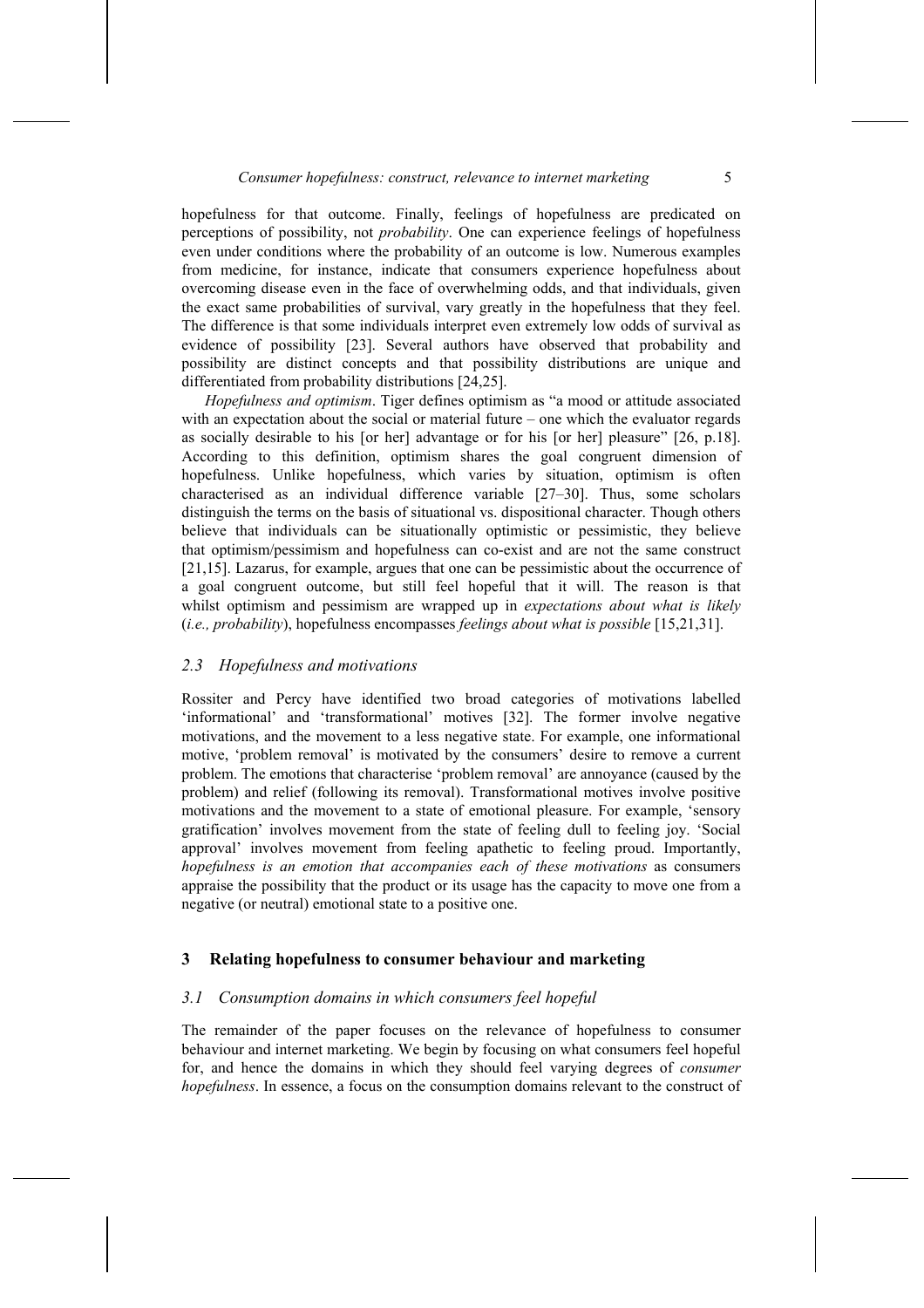consumer hopefulness is examined by focusing on the *goal congruence* dimension that underlies hopefulness. Specifically, consumers experience feelings of hopefulness for outcomes that reflect possible goal congruent consumption goals.

*Abstractness of goal congruent outcomes: hopefulness about selves, outcomes, and products.* Table 1 shows that consumers can consider different entities for which they experience hopefulness and that these entities vary in their level of abstractness [33]. At the broadest level are goal congruent outcomes *about the self*; goals about *who one would like to be*. Indeed, at this broad level consumers are inspired by a vision of a future self or optimised future representations of the self – also called a 'hoped for self' [34]. Hopefulness about the extent to which that vision can be achieved provides the direction and impetus to achieve personal growth and change [35]. For this reason, hoped-for selves have been described as "self-directed and goal-oriented embodiments of self" [36].

Table 1 shows that a less abstract and more situationally bounded conceptualisation of goals relates to the current problems or specific tasks on which consumers are working [37]. Hence consumers are said to feel varying degrees of hopefulness that specific *outcomes can be achieved*. Consumers may feel more or less hopeful about losing weight, looking more attractive, feeling more centred, being closer to one's child, or finding a cure for AIDS. Current concerns are central to the concept of a 'goal congruent outcome', as hopefulness about many outcomes can be readily described at the level of a current concern. Feeling hopeful about having a nice vacation, having a more attractive house, and overcoming diabetes are all wrapped up in current concerns. At an even more micro level, consumers can be hopeful that they will *acquire products*  (see Table 1). Children are hopeful, for example, that Santa will bring the toys they want for Christmas whilst overweight adults are hopeful that a new diet product will help them lose weight.

The arrow connecting these levels of abstraction in Table 1 is meant to suggest that hopefulness about achieving goals related to self, outcomes, and products are *mutually reinforcing and interdependent*. For example, as consumers feel increasingly hopeful that they can acquire a given product (e.g., a new car), they may, in turn, feel more hopeful that the product will bring about desired outcomes (e.g., approving looks from attractive women), and more hopeful about achieving a desired self-concept (being 'cool' and 'admired'). Consumption is thus critical to the realisation of goal congruent future selves and it is consumers' hopefulness that product acquisition and usage resolves current concerns and achieves goal congruent outcomes that links products, current concerns, and hoped for selves.

*Domains of hopefulness.* The first column of Table 1 also reveals that there are a number of life domains in which consumers have hoped for selves [38], and hence domains in which they experience hopefulness (i.e., spiritual, societal, achievement, etc.) [15]. Certain products are relevant to the achievement of various 'hoped for selves' within each domain. The last column of Table 1 shows the specific industries and products relevant to each domain. We describe several of these domains below (though not all given space constraints). The larger take-away from Table 1 and the discussion below is that consumers feel hopeful regarding consumption outcomes relevant to a broad array of consumption activities and product categories.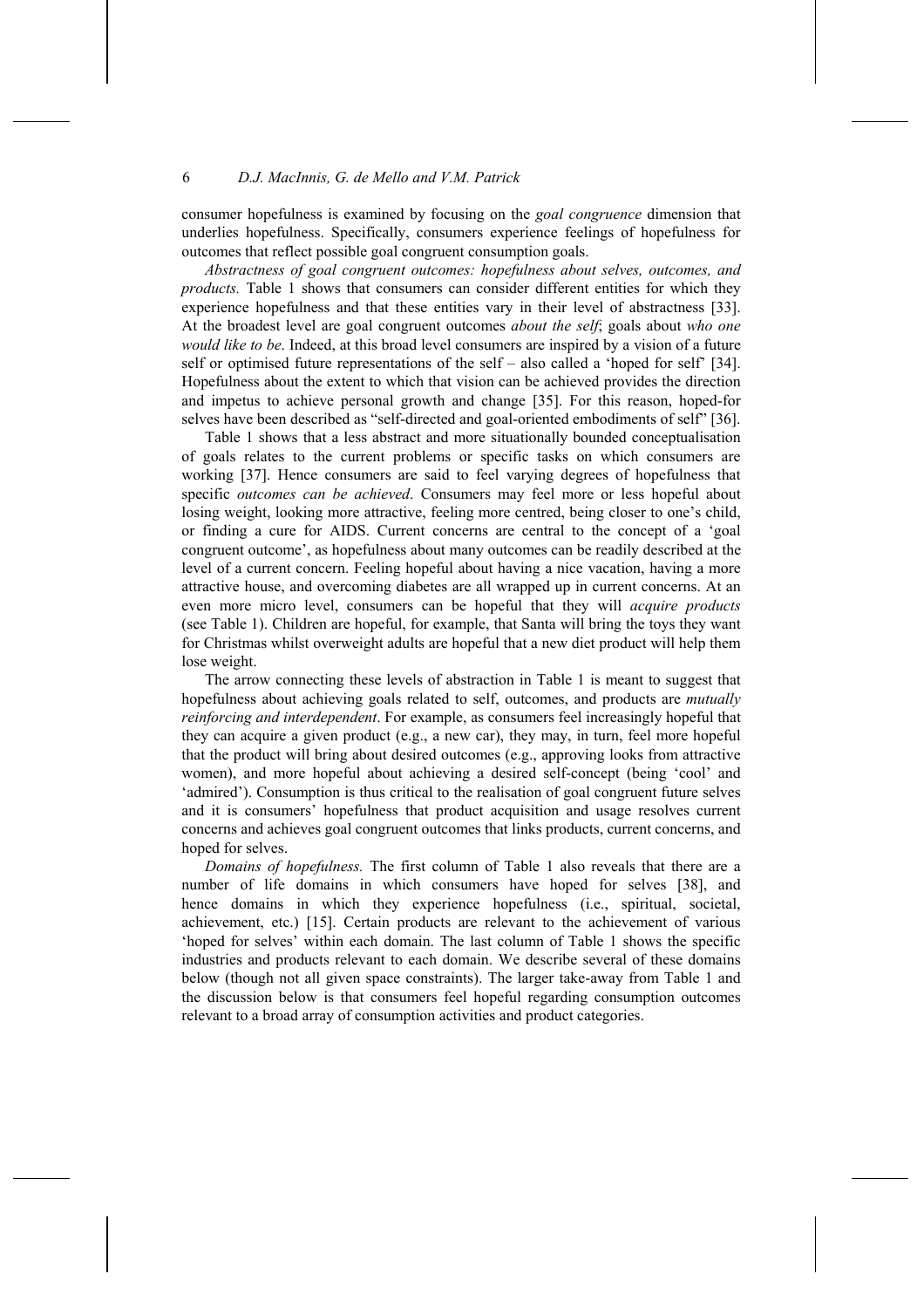|                                     |                                                                                                                                                                                                                   | Entities about which consumers experience hopefulness                                                                                          |                                                                                           |                                                | Hopefulness on the internet             |                                                                                        |
|-------------------------------------|-------------------------------------------------------------------------------------------------------------------------------------------------------------------------------------------------------------------|------------------------------------------------------------------------------------------------------------------------------------------------|-------------------------------------------------------------------------------------------|------------------------------------------------|-----------------------------------------|----------------------------------------------------------------------------------------|
| Domains of<br>hopefulness           | (product acquisition)<br>About objects                                                                                                                                                                            | (current concerns)<br>About outcomes                                                                                                           | Hope themes<br><b>About Selves</b><br>andvalues)                                          | Keyword                                        | Number of<br>sites                      | Examples                                                                               |
| Spiritual<br>domain                 | Find and have products that symbolise a<br>closer connection or our elevation to a<br>higher realm                                                                                                                | Find balance and meaning in life<br>Connect with higher levels of<br>Miraculous cures<br>Find salvation<br>existence                           | Be one with the universe<br>Find transcendental<br>meaning to life<br>Be saved            | Spirituality<br>New Age<br>Religion            | 8,070,000<br>64,600,000<br>127,000,000  | www.religion-online.org/<br>www.spirituality.com/<br>www.newage.com/                   |
| Societal<br>domain                  | Find products that are non-toxic to the<br>Find services that are consistent with<br>saving the planet<br>environment                                                                                             | The economy doesn't fall into a<br>They find a cure for AIDS<br>recession                                                                      | To help the environment<br>Be a concerned citizen                                         | Social awareness<br>Social policy<br>Charity   | 9,850,000<br>20,600,000<br>33,000,000   | www.socialfunds.com<br>www.charitynet.org/<br>www.clasp.org/                           |
| Achievement<br>domain               | Have beautiful/stylish clothes<br>Have a degree / title<br>Have a fancy car                                                                                                                                       | Have a lot of money<br>Get a promotion<br>Win the lottery<br>Win a race                                                                        | Be financially secure<br>Be successful<br>Be a winner<br>Be admired<br>Be perfect         | Career counselling<br>Contests<br>Luxury       | 3,190,000<br>9,620,000<br>26,300,000    | www.amazing-kids.org/<br>www.luxurylink.com/<br>www.careercc.com/<br>contests.html     |
| Economic<br>domain                  | Have a nice home<br>Have wealth<br>Save money                                                                                                                                                                     | A better standard of living<br>Financial security<br>Material success                                                                          | Be respected<br>Be affluent                                                               | Financial planning<br>Work at home<br>Gambling | 314,000,000<br>17,800,000<br>19,100,000 | www.financial-planning.com/<br>www.work-at-home-dot.com/<br>www.gambling.com/          |
| Interpersonal<br>domain             | Find and have products (e.g., toys, gifts,<br>greeting cards, books on relationships)<br>will help me have better relationships<br>dating services, family therapy,) that<br>and identify and use services (e.g., | Have my children always love me<br>Help my Dad recover from cancer<br>Get a date on Saturday night<br>Have good friends/lasting<br>friendships | Be a good son/daughter<br>Be a better partner<br>Be a better parent<br>Be a better friend | Couple therapy<br>Shyness<br>Dating            | 36,500,000<br>1,880,000<br>34,600       | www.datingsitesguide.com/<br>www.marriagesuccess.com/<br>www.social-anxiety.com/       |
| Personality/<br>emotional<br>domain | (therapy) that will help me be a more<br>centred, outgoing, confident, patient<br>Find and have products (e.g., books,<br>tapes) and identify and use services                                                    | Act in a more confident manner<br>Act in a more outgoing manner<br>Act more patiently toward my<br>Feel more centered<br>children              | Be better adjusted                                                                        | Self therapy<br>Depression<br><b>Self</b> help | 52,300,000<br>2,960,000<br>12,800,000   | www.helpyourselftherapy.com/<br>www.depression-screening.org/<br>www.thinkrightnow.com |
| Physical<br>domain                  | Find and have products and identify and<br>non-smoker, slimmer, younger, more<br>use services that will make me a<br>beautiful, protect me                                                                        | Lose my addition to tobacco<br>Avoid being burgled<br>Look attractive<br>Lose weight<br>Look young                                             | Be sexually appealing<br>Be healthy<br>Be safe                                            | Dieting<br>Fitness<br>Beauty                   | 46,400,000<br>59,500,000<br>2,370,000   | www.fitnessonline.com/<br>www.freedieting.com/<br>www.beautynet.com/                   |

## **Table 1** Entities and domains of hopefulness

*Consumer hopefulness: construct, relevance to internet marketing*  $\frac{7}{7}$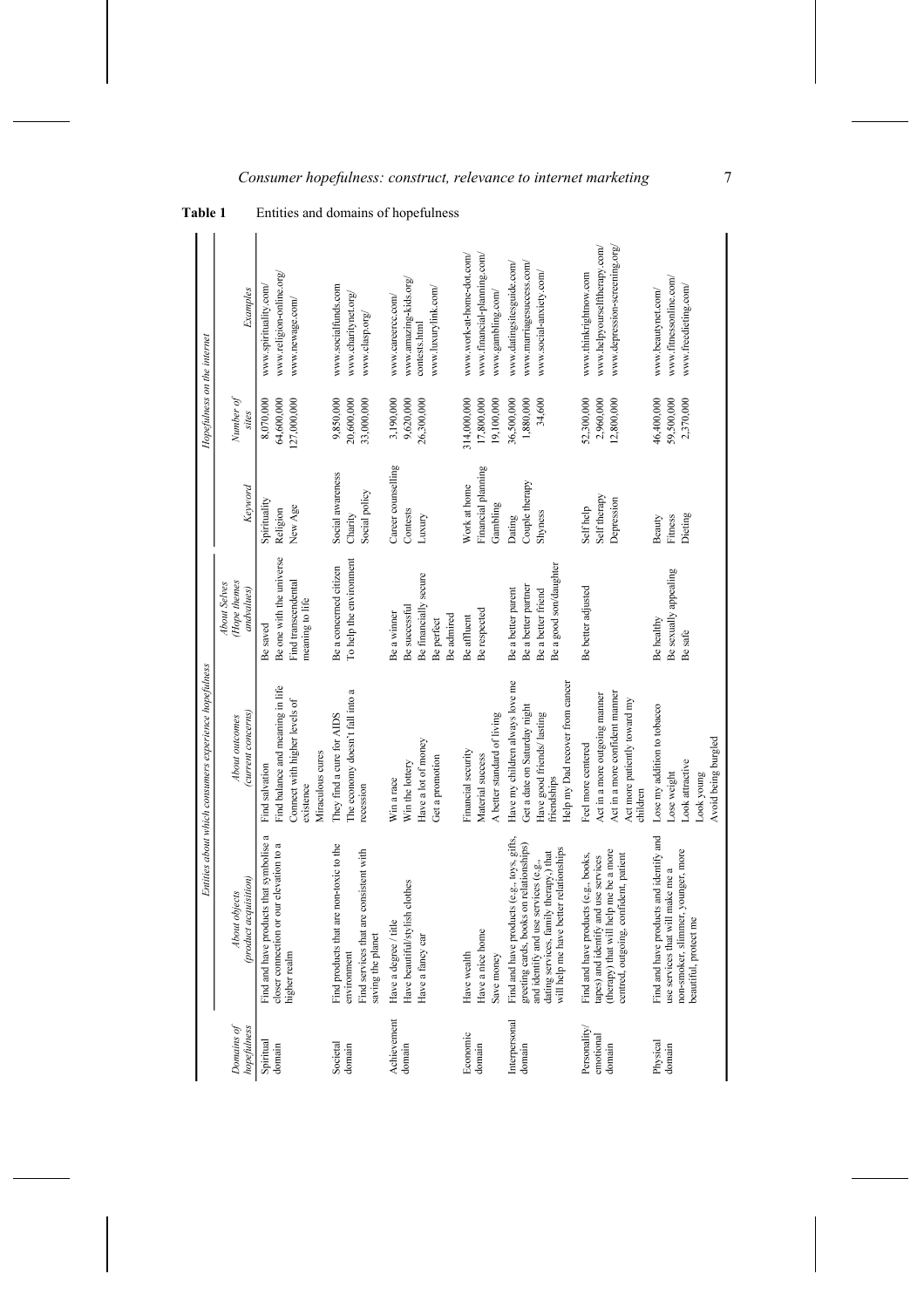Consider, for example, how hopefulness about *interpersonal relationships* stimulates consumer behaviour and is relevant to marketers in a number of product categories*.*  As examples, consumers may be more hopeful about developing an enjoyable and gratifying love life by the availability and use of self-help books on relationships, provocative lingerie, sex toys, sex therapists, restaurants that promote intimate dining, and/or vacations or cruises and hideaways that promise couples much needed 'alone' time. The internet has quickly established itself as a forum or marketplace where those who are hopeful about making improvements in their interpersonal relationships can find products or services to that effect. The proliferation of online dating services, and services that help individuals get back in touch with long-lost friends attests to that – indeed, a recent survey found that Classmates.com ranked second on internet advertising impressions in 2002 [39].

Consumers may also feel hopeful about *personality* changes that will help them better adapt to everyday living. A shy consumer may be hopeful about becoming more outgoing, a consumer who is heavily in debt more frugal, and an anxious consumer calmer. Again, the marketplace may stimulate hopefulness through such means as self-help books on mastering happiness and becoming effective, psychotherapy practices, pharmaceuticals (Prozac, Effexor, Paxil), dietary supplements (St. John's wort and kava-kava) and alternative/new age practices. Again, the internet has become a popular source of hopefulness for self-improvement and personality changes. At www.headworks.com, for example, consumers can buy self-help books and tapes, engage in e-therapy, and participate in mental health discussion groups.

Finally, consumers may feel varying degrees of hopefulness about the extent to which they can be beautiful, sexy, healthy, safe, and achieve other outcomes related to the *physical domain*. The availability of treatments like plastic surgery, hair removal, skin care products, specialised hair products, beauty parlours, and the like may enhance hopefulness that such physical beauty is possible. Herbs, minerals and drugs that pledge to suppress appetite, burn fat, increase stamina and sexual potency may likewise induce hopefulness in the physical domain. Fitness online, Cosmo online, Weightwatchers online are just some of the internet sites that appeal to consumers' hopefulness in the physical domain.

## **4 Factors that influence and marketing tactics that enhance consumer hopefulness**

Given the potentially relevant implications of hopefulness to a number of consumer life domains, it is critical to understand the use of the 'hopeful' positioning strategy, the various antecedent conditions that stimulate how hopeful consumers feel and the tactics that marketers use to alter these apriori levels of consumer hopefulness by appealing to these antecedents. In this section, we discuss five factors that influence hopefulness and articulate marketing interventions that alter/moderate the level of consumer hopefulness for each factor (for a summary of these antecedents and the associated marketing tactics see Table 2).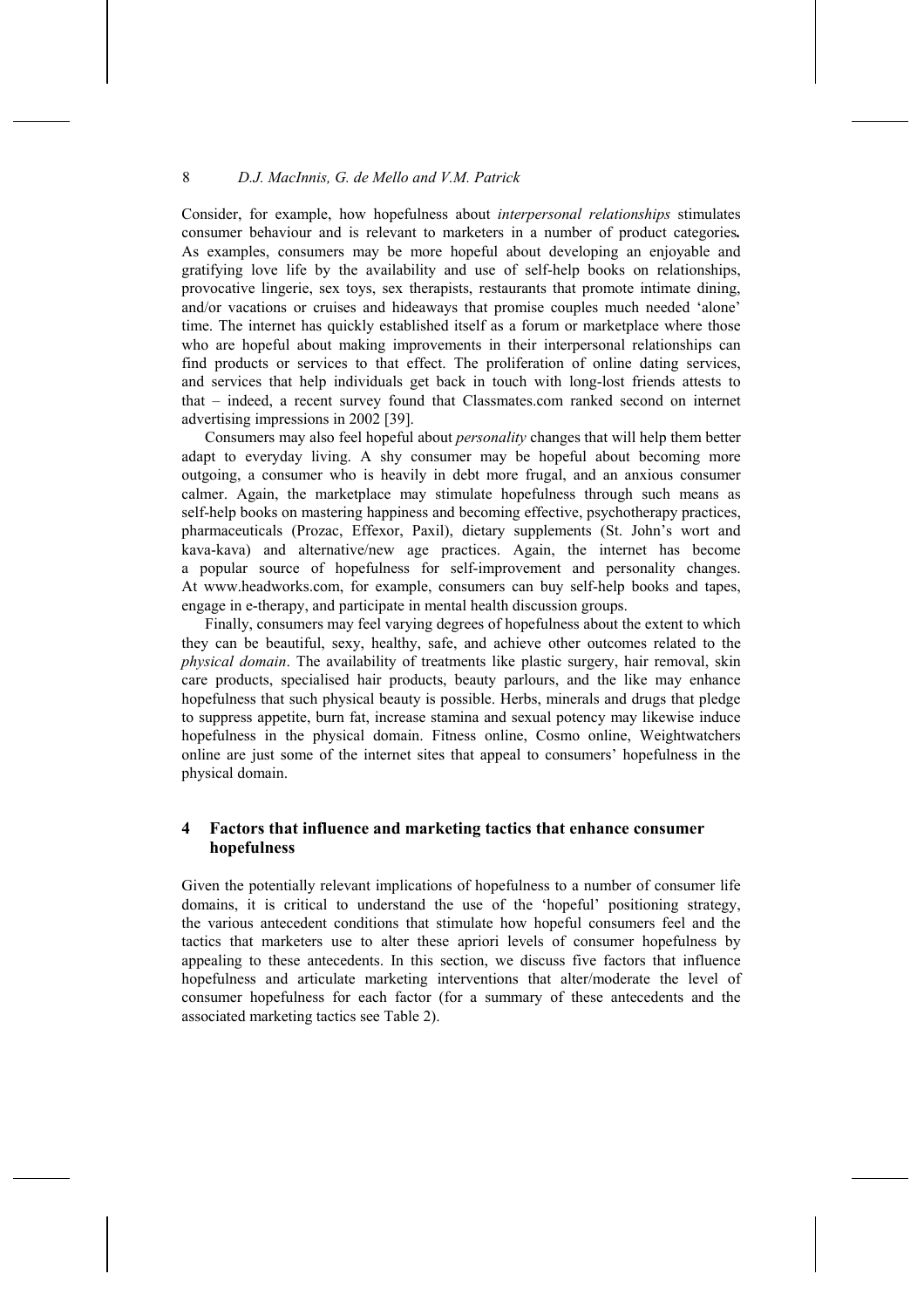## *Consumer hopefulness: construct, relevance to internet marketing* 9

| Antecedents to hopefulness                                                                                                                                                                         | Marketing tactics to<br>enhance hopefulness                                                                                  | Brand names and taglines<br>consistent with this tactic                                           |
|----------------------------------------------------------------------------------------------------------------------------------------------------------------------------------------------------|------------------------------------------------------------------------------------------------------------------------------|---------------------------------------------------------------------------------------------------|
| Perceived goal difficulty<br>The more difficult<br>achievement of a goal<br>congruent outcome is<br>perceived to be, the less<br>hopeful consumers are that<br>they can achieve it                 | Reveal tips, strategies,<br>tools, tactics, solutions to<br>goal achievement                                                 | Forbes - 'Capitalist Tool'<br>$\bullet$                                                           |
|                                                                                                                                                                                                    |                                                                                                                              | Aveeno - 'Nature's secret<br>$\bullet$<br>for brighter, radiant skin'                             |
|                                                                                                                                                                                                    |                                                                                                                              | Mita - 'Total document<br>٠<br>solutions'                                                         |
|                                                                                                                                                                                                    | Suggest doable sub-goals<br>that lead to the ultimate<br>goal achievement                                                    | Jenny Craig - 'Lose weight<br>٠<br>for \$1 per lb'                                                |
|                                                                                                                                                                                                    |                                                                                                                              | Pear's Soap - 'Preparing to<br>be a Beautiful Lady'                                               |
|                                                                                                                                                                                                    |                                                                                                                              | Feed the Children – 'Just a<br>$\bullet$<br>few cents a day can make<br>the world of difference'. |
|                                                                                                                                                                                                    | Reveal innovations and<br>indicate differential<br>advantages that render<br>previously difficult goals as<br>now achievable | MHP diet products 'the<br>٠<br>science of fitness'                                                |
|                                                                                                                                                                                                    |                                                                                                                              | $Met-Rx - 'Engineering$<br>nutrition'                                                             |
|                                                                                                                                                                                                    |                                                                                                                              | du Maurier: 'A new frontier<br>٠<br>in safer smoking'                                             |
|                                                                                                                                                                                                    |                                                                                                                              | Lancôme: 'Skincare<br>٠<br>innovation'                                                            |
|                                                                                                                                                                                                    | Suggest that goals can be<br>achieved more easily or<br>quickly than one thought                                             | MG – 'Safety Fast'                                                                                |
|                                                                                                                                                                                                    |                                                                                                                              | Sonicwall – 'Complete<br>٠<br>security with zero hassles'                                         |
|                                                                                                                                                                                                    |                                                                                                                              | National Mobility: 'Another<br>life made easier'                                                  |
|                                                                                                                                                                                                    |                                                                                                                              | Easy as Dell                                                                                      |
| Actual or simulated<br>experiences<br>The less successful the<br>consumer has been at<br>achieving the goal in the<br>past, the less hopeful they<br>are that they can achieve it<br>in the future | Encourage imagery/fantasy<br>of outcome success                                                                              | $Classmates.com -$<br>'Rediscover your past'                                                      |
|                                                                                                                                                                                                    |                                                                                                                              | Elizabeth Arden – 'Seeing is<br>believing'                                                        |
|                                                                                                                                                                                                    |                                                                                                                              | VW - 'Drivers Wanted'                                                                             |
|                                                                                                                                                                                                    |                                                                                                                              | Agilent Technologies -<br>'Dreams made real'                                                      |
| Perceived control<br>The less control consumers<br>perceive they have over the<br>outcome, the less hopeful<br>they are that the goal<br>congruent outcome can be<br>achieved                      | Show that the product<br>enhances the control the<br>consumer has in achieving<br>the goal-congruent<br>outcome              | Waterhouse – 'You're in<br>control'                                                               |
|                                                                                                                                                                                                    |                                                                                                                              | $Nike - 'Just Do It'$                                                                             |
|                                                                                                                                                                                                    |                                                                                                                              | Microsoft – 'Where do you<br>want to go today?'                                                   |
|                                                                                                                                                                                                    |                                                                                                                              | <b>USDA Forest Service: 'Only</b><br>you can prevent forest fires'                                |

**Table 2** Antecedents to hopefulness and marketing tactics that enhance hopefulness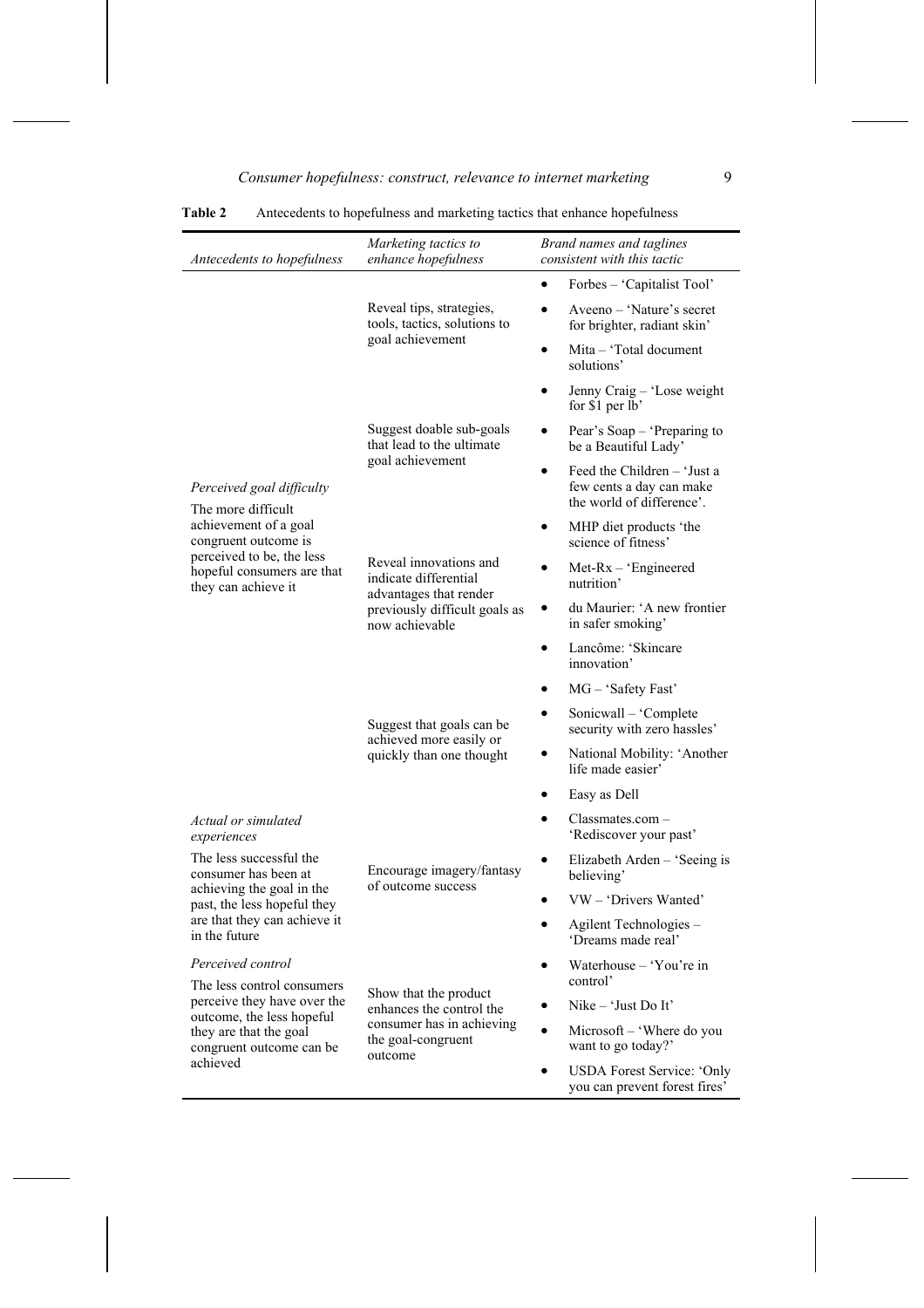| Table 2 | Antecedents to hopefulness and marketing tactics that enhance hopefulness |
|---------|---------------------------------------------------------------------------|
|         | (continued)                                                               |

| <i>Antecedents to hopefulness</i>                                                                                                                                                                       | Marketing tactics to<br>enhance hopefulness                                                                                                         | Brand names and taglines<br>consistent with this tactic                                                                                                                                                        |
|---------------------------------------------------------------------------------------------------------------------------------------------------------------------------------------------------------|-----------------------------------------------------------------------------------------------------------------------------------------------------|----------------------------------------------------------------------------------------------------------------------------------------------------------------------------------------------------------------|
| Pathways thinking<br>The greater the number of<br>plausible routes to achieve<br>the goal-congruent outcome<br>the more hopeful consumers<br>are that the outcome can be<br>achieved                    | Demonstrate the multiple.<br>routes by which the<br>goal-congruent outcome<br>may be achieved                                                       | Harvard Business School -<br>Turning Excellent Potential<br>into Unlimited Possibility'<br>Fujitsu – 'The Possibilities<br>are Infinite'<br>Arrowhead Pond Sports<br>venue – 'We've increased<br>your options' |
| Perceptions of luck<br>The greater the perceptions<br>that chance will favour<br>the occurrence of a<br>goal-congruent outcome the<br>more hopeful consumers are<br>that the outcome can be<br>achieved | Suggest that what is due to<br>luck can really be<br>controlled (create lucky<br>talisman; encourage<br>superstitious behaviours;<br>imply control) | Lucky Jeans – 'Wanna get<br>Lucky'?                                                                                                                                                                            |

Important questions are raised about what affects the *degree to which consumers feel hopeful*. Since hopefulness arises from appraisals of the possibility of a goal congruent outcome, factors that influence consumer hopefulness should in some way alter consumers' perceptions of the possibility of the goal congruent outcome. We consider several of these factors.

## *4.1 Perceived goal difficulty*

One factor affecting the perception of possibility and consequently feelings of hopefulness is the extent to which consumers perceive the goal as difficult. Goals perceived as inordinately difficult or impossible to achieve are generally associated with less achievement motivation [40], lethargy, and feelings of hopelessness [30]. Goal difficulty can itself be related to the number of activities that intervene between a goal and its achievement. As the number of such activities increases, the possibility of perceived success at goal attainment decreases. Stotland [41], proposes that the reason is that as the number of activities grows larger, the perception that all the necessary sub-outcomes will occur and will do so as planned declines. He also suggests that hopefulness can be enhanced when the individual tries to reach smaller sub-goals within the broader goal structure (e.g., losing two pounds next week) rather than the larger goal (e.g., 40 pounds) all at once since reaching smaller goals is more possible than reaching the larger one.

*Marketing tactics that reduce perceived goal difficulty.* If perceived goal difficulty reduces hopefulness, marketers should be able to enhance hopefulness by communicating that a goal perceived as difficult is actually *more easily* achieved than previously thought.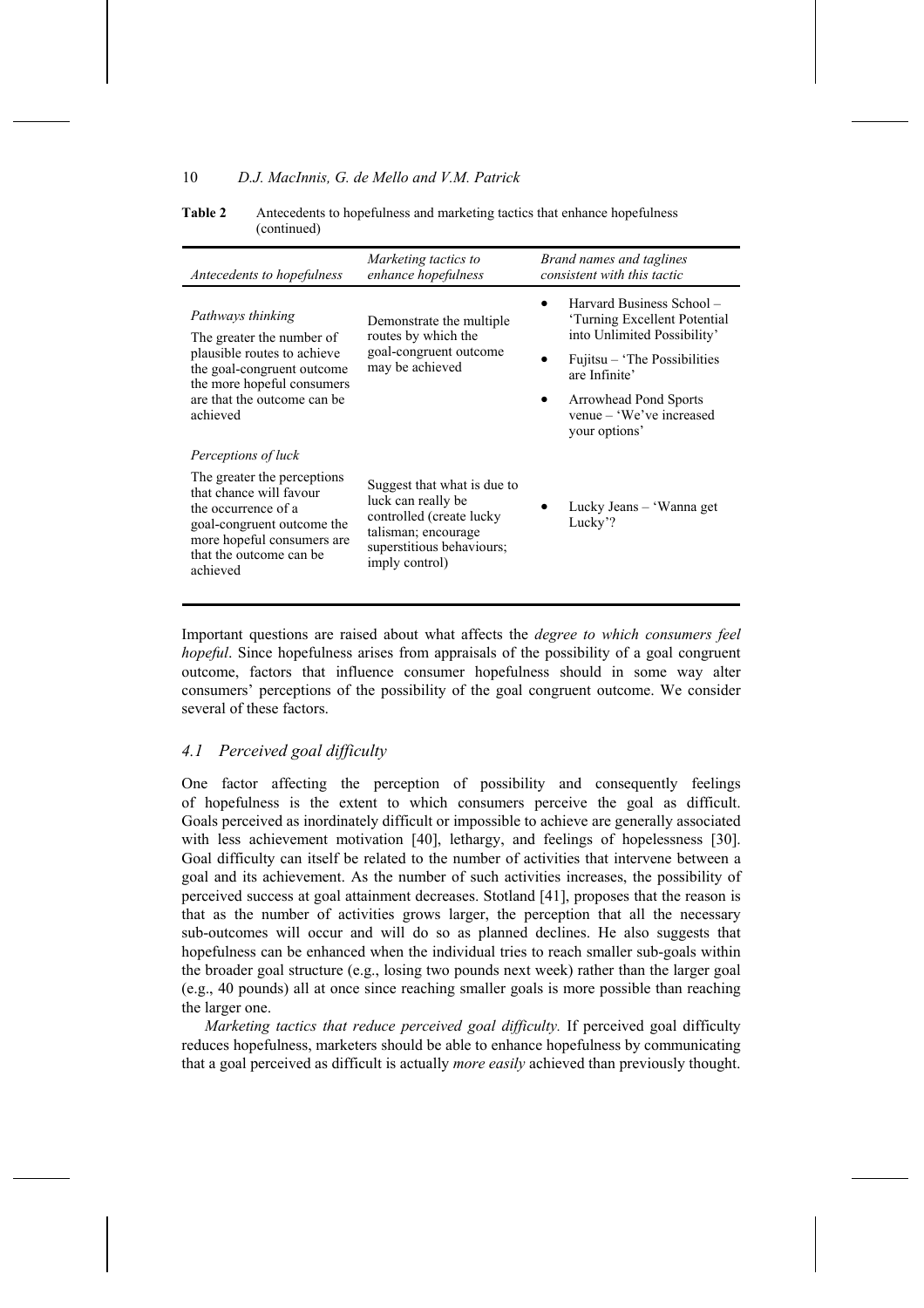#### *Consumer hopefulness: construct, relevance to internet marketing* 11

Firstly, perceptions of goal difficulty are reduced through *revealing* '*secrets*', or previously unknown *'tricks*', '*tips*', '*steps*' *and* '*solutions*' to achieving them (i.e., book titles like *Secret Sexual Positions*, *Secrets to Making Great Pictures,* and *the Millionaire Next Door: Surprising Secrets of America*'*s Wealthy*). Products may hence be positioned as the exclusive means to obtaining this privileged information (Table 2). For example, www.secrets2success.com promises 'secrets to making unbelievable money', whilst www.1001beautysecrets.com offers a varied catalogue of alternative medicine, nutrition, fitness, and cosmetic 'secret' products to attain the beauty one hopes for.

The possibility of a goal congruent outcome is also heightened by marketplace mechanisms that imply that difficult goals can be achieved in a few *simple steps or at a very slight cost* (i.e., book titles like *Ten Steps to Reversing Aging, Nine Steps to Financial Freedom, and Seven Steps to a Pain Free Life*). A recent internet search yielded approximately 6,400,000 sites that offer 'simple steps' to financial success, starting your own business, succeeding in the job market, and/or to losing weight fast, to name a few.

Another tactic is to suggest that *support is provided* to the consumer to facilitate achievement of difficult goals. The internet site Dietdiva.com makes consumers feel that weight loss is possible by promoting the availability of personal counsellors who help them achieve personal weight loss goals. Table 2 indicates that suggesting 'doable' sub-goals that lead to achievement of a broader goal can reduce goal difficulty.

Marketing communications might also *reveal innovations* and indicate differential advantages that make consumers infer that previously difficult goals are now achievable. For example, Lancôme's www.lancome-usa.com website offers a monthly 'what's new' column featuring new product developments that stimulate hopefulness regarding beauty-related goals.

Perceived goal difficulty can also be lowered by communications that suggest that the goal can be achieved *more quickly* than consumers thought. For example, Fitness online purports to help consumers 'lose weight now'. Dietdivas.com includes a testimonial from a consumer who purportedly lost 15 pounds in 10 days.

## *4.2 Actual or simulated experiences*

Another factor affecting possibility of a goal congruent outcome and hence hopefulness concerns personal experiences [42,41]. Thus, consumers will feel more hopeful about achieving a goal congruent outcome to the extent that it has happened to them or to others they know.

Whilst *actual experiences* can affect ideas about what is possible, so too can *imagined experiences*. Considerable research suggests that imagining future outcomes increases expectations regarding the likelihood of attaining them [43]. Wilkinson used relaxation and mental imagery of positive outcomes to get cancer patients to replace depression and hopelessness with hopefulness and anticipation [44]. AuBuchon found a positive relationship between positive mental imagery and hopefulness in persons with chronic lung disease [45]. One factor explaining the impact of actual or imagined experiences on possibilities is the representativeness heuristic. That heuristic suggests that individuals forecast an event based on its similarity to a particular class of events. Consumers might use the representativeness heuristic to evaluate the possibility of attaining the goal congruent outcome based on how similar a current situation is to one they have faced (or imagined) in the past.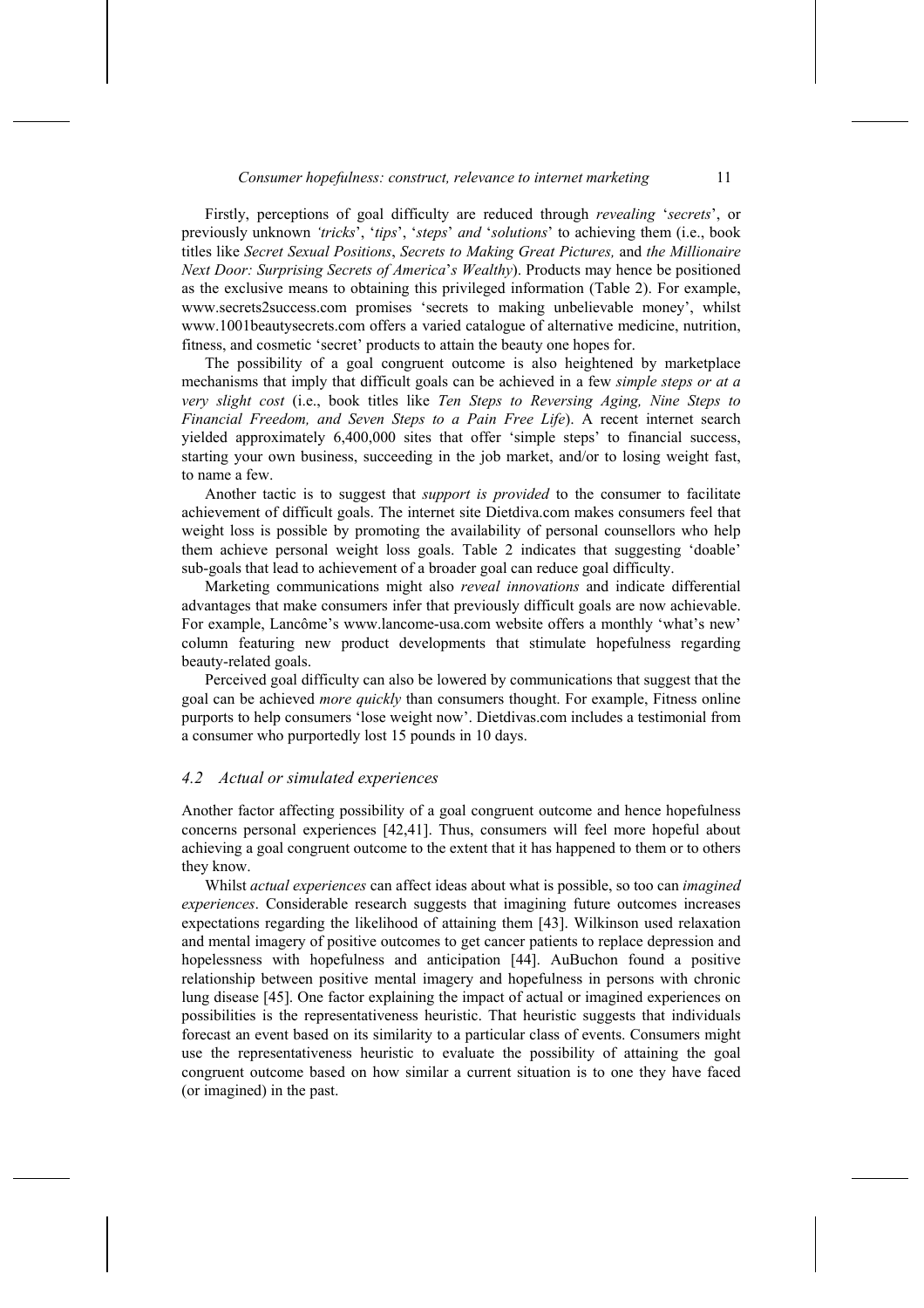In addition to real or imagined personal experiences, hopefulness can arise from *vicarious experiences* – that is from observations or reports of the experiences of others in achieving goals [41]. Snyder argues that individuals are more hopeful that they can achieve a goal congruent outcome if they hear stories of how others have succeeded at achieving the goal congruent outcome, cultivate friends with whom they can talk about similar goals, and find role models that they can emulate [46]. Consumers may spend considerable time using others as a basis for their own expectations. McCracken writes, "Individuals are constantly engaged in the study of the lives of others for proof that their personal ideals have been realized" [42, p.109].

*Marketing tactics that tap actual or simulated experiences.* Advertising is a powerful means by which real or simulated experiences may be evoked. Internet ads and websites may be used to call to mind things we have done in the past and create the impression that a particular outcome is once again possible. For instance, websites devoted to finding old friends/classmates and reliving old memories like www.classmates.com instruct visitors to 'rediscover your past!' Some advertisements remind consumers of the 'good old days', suggesting that what was once possible is possible again (with use of the advertiser's product).

Other tactics may make salient the consumer's fantasies or imagined futures. A number of online travel agents suggest possibilities of bliss on cruises and exotic travels. Other online vendors (such as Amazon.com) allow consumers to create wish lists and periodically remind them of the contents of these wish lists. The hugely profitable pornography websites (and their advertising) are also evidence of the use of fantasy in increasing consumer hopefulness.

#### *4.3 Perceived control*

The possibility of a goal congruent outcome, and hence feelings of hopefulness, can also be affected by the amount of *control* we perceive we have over a future outcome. Outcomes are perceived to be under our control when we believe we can enact actions (i.e., have the perceived agency or self-efficacy) to make them happen [22,47–50].

Empirically, a relationship between perceived control and hopefulness has been observed. Carver and Scheier found that people consider personal control in forming expectations about (and hopefulness regarding) future outcomes [51]. Analogously, research by Seligman indicates that individuals experience depression and hopelessness when the situation affords no control over aversive outcomes [52]. Thus, a consumer should feel more hopeful about losing weight if he believes he can control his food intake and his opportunities to exercise.

*Marketing tactics that increase perceived control.* Marketers are adept at influencing hopefulness by affecting perceptions of control. Products, brand names, and marketing communications that suggest that a consumption outcome is under the consumer's control should enhance hopefulness that the outcome is achievable. Consider also titles of books in the self-help industry that directly or indirectly imply that one has power and can take charge of life forces and achieve hoped-for outcomes – *Controlling the World with Your PC*, *Aging Without Growing Old: Take Charge of Your Health as Your Years Increase* are but two of numerous such examples. Nike's *Just Do It!* tagline implies that control resides in the consumer (see others in Table 2). Apple Computer's website ensures that consumers "can do things on a Mac that PC users only dream about, and do them more easily" (www.apple.com/switch/).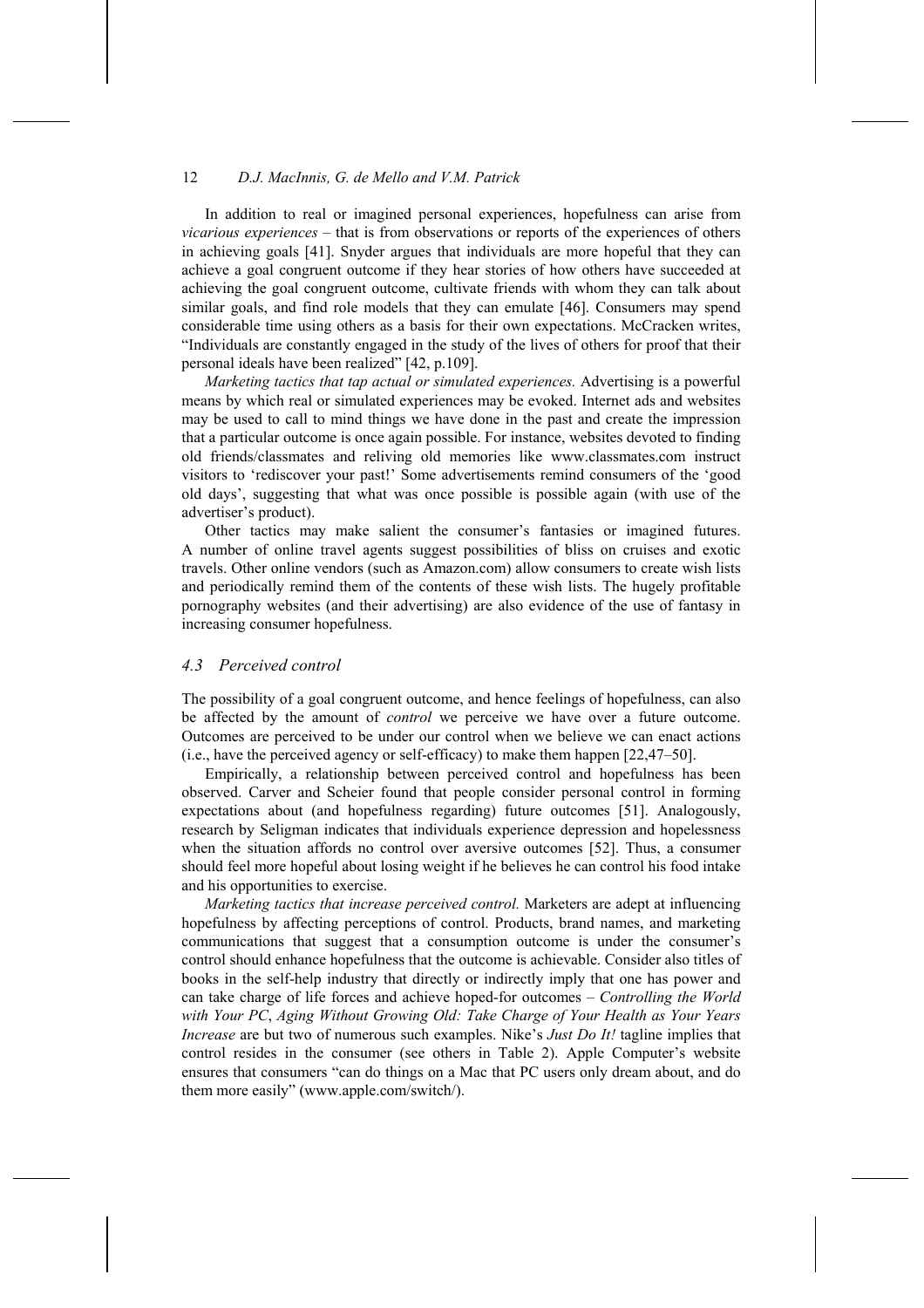#### *4.4 Pathways thinking*

Pathways thinking, or the perceived ability to generate plausible routes to achieve a goal, also enhances hopefulness [47–49]. The more pathways the individual identifies to goal attainment, the greater the likelihood of goal achievement should any one pathway be blocked. As indicated in our section titled 'domains of hopefulness', consumers often see products and the marketplace as pathways for achieving goal congruent outcomes.

*Marketing tactics that increase pathways thinking.* Consider the various tactics that marketers might use to affect pathways thinking. Collagevideo.com offers any number of exercise tapes (i.e., aerobics, step aerobics, kick-boxing, TaeBo, Pilates, PowerWalking, Spinning, Tai Chi, and the Fat Burning Ball, etc.), demonstrating the number of pathways available for achieving a fit and trim physique. Hawaiiherbals.com offers nutritional advice, weight loss tips, and recipes for low fat/healthy eating. Financial planners offer a variety of services and products to suit various financial needs. The Morgan Stanley website, for example, offers a number of pathways to help consumer fulfil their 'dreams'; a number of different financial programs, a wide selection of accounts, a variety of products to help them build a diversified portfolio, exclusive commentary to help them make an informed choice and the availability of advisors who can help them make their dream a reality. Thus, by providing a number of options through which the goal may be achieved, marketers increase hopefulness.

Another tactic to promoting novel pathways is to announce the existence of a new product or attribute. New products and attributes represent yet untried pathways to goal attainment. Some marketing communications not only claim that products are new, but 'totally new', involve 'breakthrough technology', and 'revolutionary' designs. Marketers claim to have 'uncovered' new keys to defying age, like Origin's *White tea skin guardian*. Since outcomes are breakthrough and designs revolutionary, perceptions that the new product can make attainment of the goal congruent outcome possible seem natural. For instance, www.date.com promotes itself as "the new way to date!"

### *4.5 Perceptions of luck*

Rescher notes "The prospect of luck brings hope to the otherwise hopeless" [53, p.151]. Hence, whilst perceived control and pathways thinking can enhance hopefulness about achieving a goal congruent outcome, many outcomes are uncontrollable and driven by chance. Perceptions of luck may therefore play an important role in feelings of hopefulness. Luck comes into play when random external circumstances beyond one's control determine outcomes. For example lotteries are totally controlled by luck, and gambling and playing the stock market, also carry a heavy luck component.

*Marketing tactics that increase perceptions of luck.* Marketers enhance feelings of hopefulness by suggesting that luck could befall the consumer. For example, lottery winners serve as evidence that winning the jackpot is possible. Lucky numbers, lucky dates, lucky ladies all stimulate hopefulness in the gambling industry, and internet gambling sites encourage consumers to 'try their luck', to 'get lucky', and to try to 'beat the odds'. Such sites also play on perceptions of luck and getting lucky with such names as The Lucky Nugget Online Casino, the Lucky Emperor Casino, and the Wild Jack Casino. Sports players wear 'lucky' shirts or 'lucky' jewellery, play with a 'lucky' mitt, or carry a rabbit's foot or other charms to increase the likelihood of a good game. Marketers can even affect hopefulness by suggesting that 'luck' can somehow be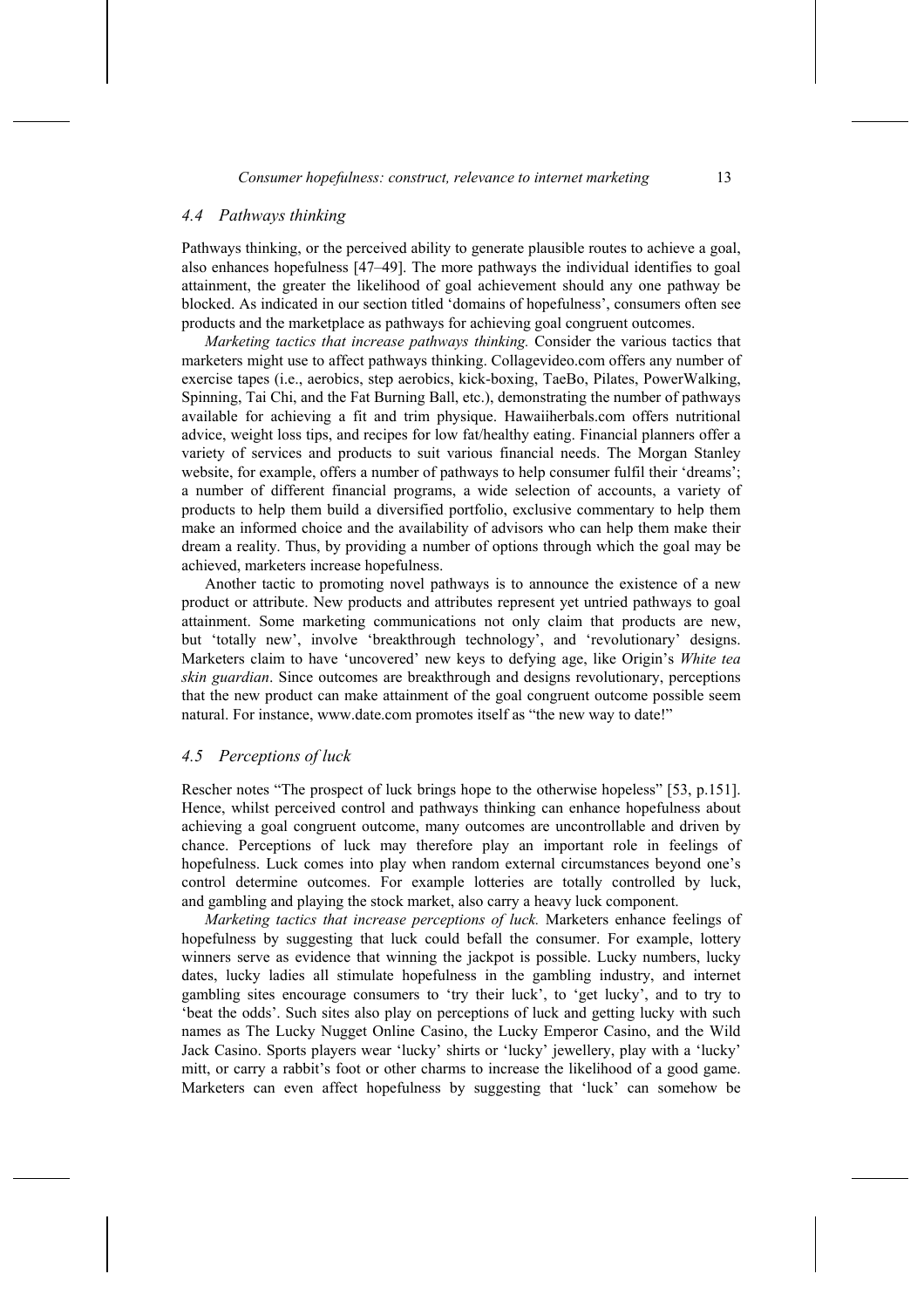controlled – in other words – by providing an illusion of control over a goal congruent outcome. Publications like the *National Enquirer*, *Sun*, *Globe*, *National Examiner* and *Weekly World News* often publish articles on numerology and other methods for improving one's odds in playing the lottery. A computer program produces charts designed to identify those lottery numbers, which are 'due' based on previous winning history.

In sum, the above discussion illustrates that the degree to which a consumer feels hopeful depends on a variety of personal and situational factors. However, through a variety of tactics, marketers are able to influence the apriori level of hopefulness a consumer might feel in a consumption domain.

### **5 Outcomes of consumer hopefulness**

The concept of hopefulness is relevant to consumer behaviour not only because its evocation may motivate consumption; but several other outcomes are also relevant to marketing and consumer psychology. Importantly, these outcomes relate to the core notion of hopefulness as a positive emotion regarding a possible goal congruent outcome.

#### *5.1 Motivation, goal achievement and self-regulation*

As a positive emotion related to a *goal congruent outcome*, hopefulness is goal directed – consequently it motivates actions in a direction consistent with achieving the goal congruent outcome, aids in goal attainment and plays a role in self-regulation. These consumer relevant outcomes that stem from this goal directed behaviour are discussed below.

*Motivated behaviour in goal pursuit.* The first is that hopefulness affects consumers' *motivation* to achieve a goal congruent outcome and hence their *involvement in product categories and purchase decisions* relevant to goal achievement. Stotland writes that hopefulness is a necessary condition for motivation and action. "People who are hopeless have been described as inactive, apathetic, dull. [...] Conversely, people who are hopeful are usually described as active, vigorous, energetic" [41, p.7]. A necessarily selective review of the research in psychology provides empirical evidence for the link between hopefulness and motivation. Individuals who are hopeful pursue goals in multiple vs. single areas of their life, set more difficult goals, but also more realistic goals [54]. Hopeful individuals tend to break goals into sub goals and tend not to view goals as burdens [54]. Averill *et al.* suggest that hopefulness helps people remain loyal and committed to action even when logically they should, perhaps, be sceptical [15]. Not only is hopefulness involved in the *initiation of behaviours* relevant to achieving goal congruent outcomes, it is also critical to their *pursuit*. Carver and Scheier propose that when people experience adversity in achieving their goals they stop to evaluate their progress [51]. If the evaluation leads the person to believe that a successful outcome is possible (e.g., one is hopeful) the person pushes further towards goal achievement. Lack of hopefulness may result in disengagement from further effort or even disengagement from the goal itself.

*Goal attainment.* A body of research has found that hopefulness predicts goal *attainment*. As an example, studies by Curry *et al.* found that hopefulness significantly predicted student athletes' grade point average and athletic outcomes even after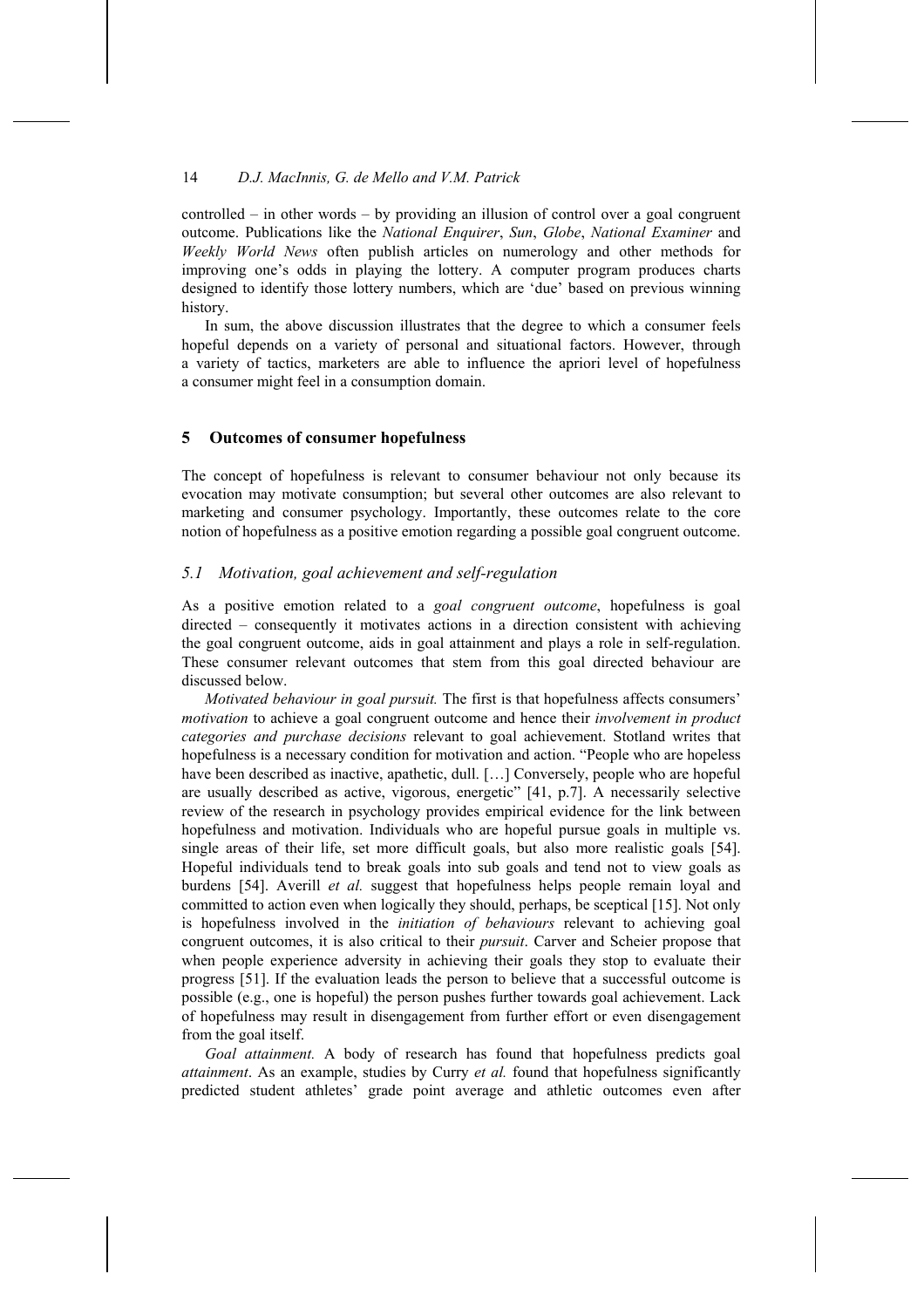controlling for cumulative GPA, overall self worth, training, natural athletic ability, and mood [49].

Several reasons may explain this link between hopefulness and goal attainment. Firstly, goal attainment should be greater when there is greater motivation behind goal pursuit. Since hopefulness is hypothesised to entail positive effect towards a goal-congruent outcome seen as possible, it should affect motivation and goal achievement. Secondly, the more hopeful one is for a given outcome, the more one might devote cognitive energy to thinking about it, imagining its achievement and imagining alternative paths to goal achievement should one path be blocked. Collectively this research suggests that the more hopeful consumers are to achieve a goal congruent outcome, the more successful they will be in achieving it.

*Self-regulation.* Goal pursuit and attainment are very relevant to the domain of self-regulation [55]. Many consumers are beset by problems of self-regulation in areas such as eating [56], shopping [57], gambling, and alcohol/drug consumption [58]. Self-regulation activities such as attempts to look better, lose weight, quit smoking, exercising, shopping, and gambling have implications for consumers' use of products (i.e., www.nicotine-patches.com) and services (i.e., www.weightloss-index.com) viewed as relevant to self-regulatory activities.

Based on the above research and our conceptualisation of hopefulness, one would surmise that the hopefulness construct is critically related to self-regulation activities and outcomes. Many consumer products are likely to be viewed as instrumental to self-regulation processes and foster hopefulness in their success. The more hopeful one is about quitting smoking or losing weight, the more one is likely to consume products and services like the ones mentioned above that are marketed as aides to self-regulation. Thus, we posit that hopeful consumers will devote more effort to self-regulatory consumption activities: they will search out internet sites and products and services relevant to these problems, use these products and services, and be more successful in goal achievement. The marketing tactics to foster hopefulness discussed earlier (i.e., perceived control, new pathways, etc.) may motivate consumers to persist in the use of these products and services (or their associated 'new and improved' ones) even in the face of failure.

#### *5.2 Risk-taking behaviour*

The link between hopefulness and action tendencies, and its connection to *possibilities,* suggests that hopefulness will also motivate consumers to make choices that entail a relatively high degree of risk in order to achieve these possible goal congruent outcomes. In support of this potential link between hopefulness and risk taking behaviour, Averill *et al.* found that respondents were likely to agree that they took added risks or stuck their neck out for things they viewed as goal congruent and possible [15].

Although prior research has examined consumers' risk- seeking tendencies – e.g., through thrill seeking behaviours – there, risky and thrill seeking behaviours are sought for their own right. In the case of hopefulness, risk taking is not enjoyable, nor does it provide experiential benefits to the consumers. Risky behaviours are typically viewed as those that have a high risk-reward trade-off; the upsides could be much better than average, but the downsides much worse. Hopefulness, as a goal-directed affective reaction, may focus attention on the reward (what goal congruent outcomes are possible) and obscure focus on the risk it entails (i.e., what goal incongruent outcomes are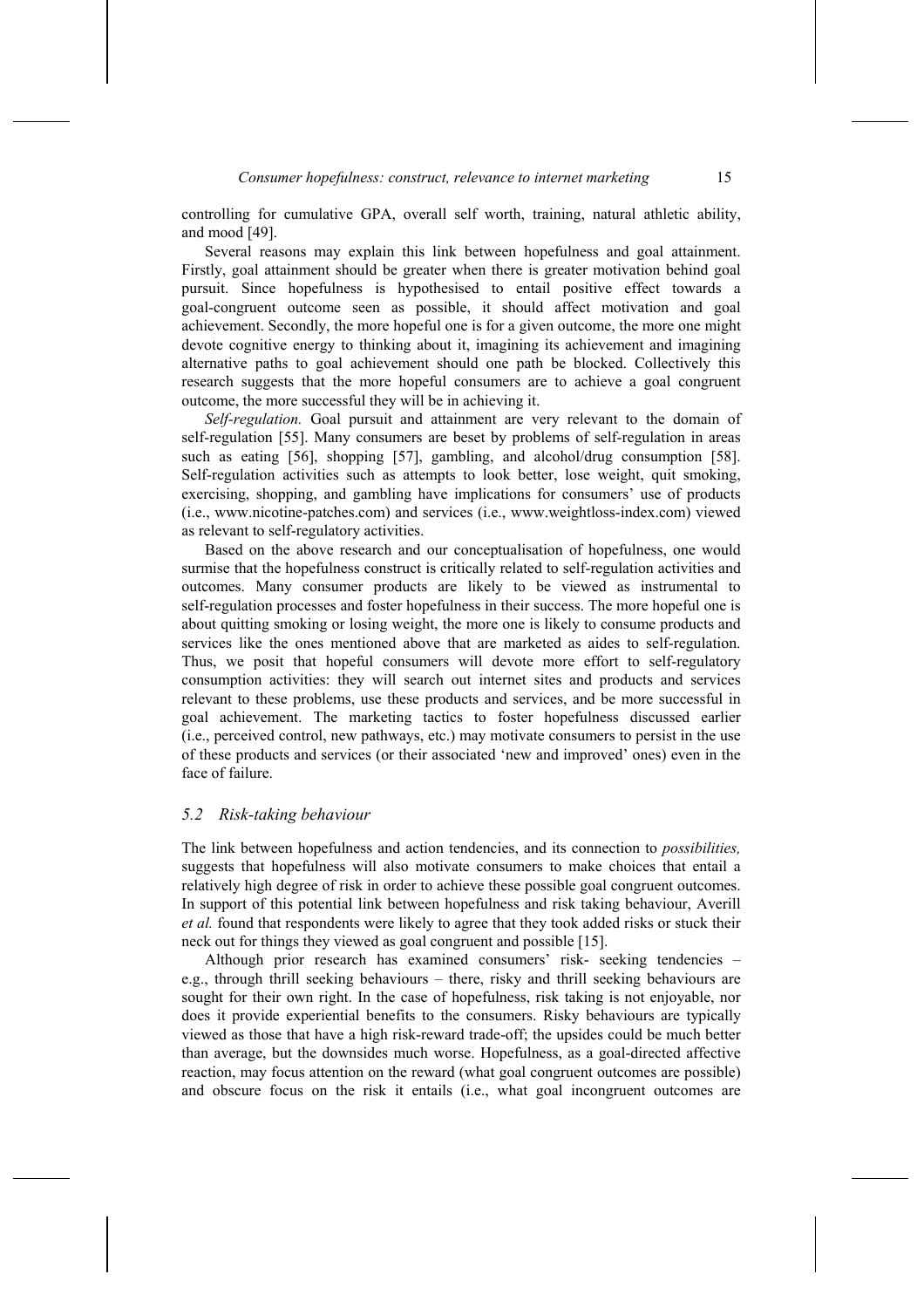possible). However, the risky behaviour is potentially adopted because consumers' hopefulness causes them to focus on the anticipated emotions and likely positive outcomes that could accrue from the risky behaviour as opposed to the downside risks and negative anticipated emotions that might also occur.

Risk is typically viewed as multidimensional, involving economic, social, psychological, or physical domains. If hopefulness is linked with risk taking behaviour, we should observe risk taking in any or all of these domains. Though no prior studies have *explicitly* linked hopefulness and risk taking, evidence of this potential relationship is suggested by studies or anecdotal evidence provided in at least the four goal domains described below.

Peiss' account of the beauty industry reveals that women's hopefulness for beauty has historically meant reliance on bizarre and radical means [59]. For example, during the 1800s and early 1900s, covering the face with the warm urine of a small boy was advocated as a remedy for reducing the appearance of freckles. Prescriptions for having sensual looking eyes involved taking the poison belladonna. Eating arsenic was adopted as a means of improving one's complexion. In the early 1900s, consumers tried any number of odd methods for curing acne – everything from eating three yeast cakes a day to undergoing carcinogenic x-ray treatments [60]. Similarly odd appearing practices are in vogue today – botulism for wrinkles, silicone implants for a more attractive bosom, and surgery to attain a youthful appearance. The internet has become a seemingly inexhaustible source of remedies and treatments to enhance and preserve beauty: a search for 'skin care' on the popular search engine, Google, yielded over four million links to sites dealing with all sorts of products and treatments for the skin, many of them with prescriptions as unorthodox as the ones publicised in the 1800s and 1900s mentioned above. Clearly, practices such as these involve considerable physical and economic risk, but also psychological and social risk, if not competently performed.

Hopefulness in the economic domain may also lead to risk taking behaviour. Evidence suggests that hope for achievement is linked with risk taking behaviour. Williams and Narendran found that managers with high needs for achievement were more likely to take risks in managerial decision making [61]. Hopefulness for fast money may lead consumers to gamble [62]. The internet is filled with offers to become rich almost overnight, from gambling (see www.gambling.com for a staggering menu of choices for online gambling), to 'business opportunities' to make money from home, including dubious pyramid schemes and other options of uncertain repute, as illustrated by sites as www.money-at-home.com.

#### *5.3 Coping and happiness*

Finally, as a *positive emotion*, hopefulness may also affect how well consumers *cope*  with adverse consumption environments. Hopefulness is often linked with coping and positive adaptation [21,50] perhaps because when situations appear bleak, all people have to hold onto is the idea that the goal congruent outcome is possible. As Averill *et al.* note, hopefulness 'nourishes, guides, uplifts, and supports a person in times of difficulty' [15, p.100].

When a goal incongruent outcome occurs or is anticipated, hopefulness may help us cope with its occurrence. Hopefulness has been shown to have positive psychological benefits in coping with medical illnesses, such as viewing aversive situations as having a silver lining and protecting individuals from negative moods. It has also been linked with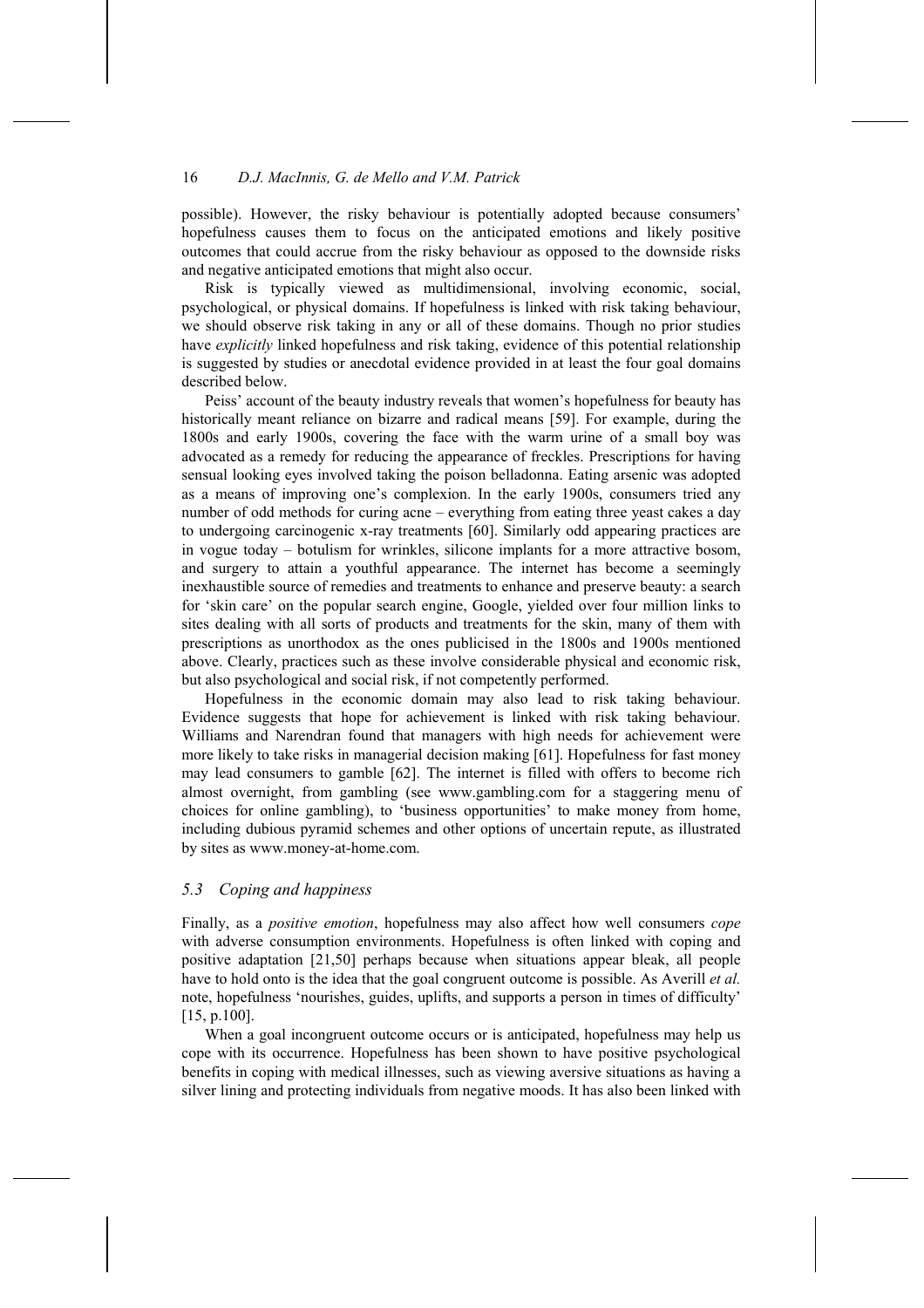coping with aversive physical conditions. Individuals who are more hopeful that they will recover from illness show greater pain endurance, enact more proactive and more positive self-care practices, have delayed illness timing, and experience fewer severe illnesses and illnesses of shorter duration [48,23]. Hopefulness helps us cope with adverse circumstances by making salient the possibility of a brighter future.

In a consumption context, hopefulness may motivate and sustain consumers in difficult consumption contexts where coping resources are needed, such as loss of valued possessions through divorce, natural disasters, and institutionalisation. We are aware of no research that has examined the extent to which hopefulness moderates the devastating psychological impact of loss of possessions.

Hopefulness also helps consumers cope with *mundane life problems* (current concerns). Products and services are seen as instruments to achieving goals and are consumed since consumers are hopeful that they will indeed achieve these goals. Hopefulness can also help consumers cope with *goals they have, but cannot yet achieve* (due to personal, social, or situational factors). Studies in the health and psychology literatures support this effect [21,50]. Korner notes that hopefulness "allows partial fulfillment of unmet needs under the guise that it may one day be true" [63, p.134]. Consumers who see their goals as difficult *but possible* are more likely to be happy – hopefulness provides the key to believing that happiness is obtainable. Finally, hopefulness should affect consumers' reactions to the final outcome of the goal pursuing process: it can help consumers cope when a goal congruent outcome fails to materialise, or moderate our reactions to goal attainment.

## **6 Discussion**

We propose that hopefulness is a relevant consumer emotion arising in everyday consumption environments as consumers examine their current situation and address the ways in which consumption can make for a better future. Consumers feel hopeful about acquiring and/or using products to achieve goal congruent future outcomes in a broad array of life domains – from the economic to the interpersonal, the personality to the physical, and even the societal and spiritual. It is also a driving force affecting goal pursuit and achievement though it may also encourage risky behaviours and unorthodox consumption practices. This emotion may explain conditions under which consumer self-regulatory actions are effective, and it is likely to help consumers cope with adverse consumption outcomes.

Given the importance of hopefulness, it is critical to understand what factors induce hopefulness, particularly those under a marketer's control. We propose that perceptions of the possibility of a goal congruent outcome (and hence hopefulness) are higher when marketers encourage the perception that the goal is easier to achieve than previously believed; the consumer or others like him or her have achieved the outcome in the past; the outcome is perceived to be under personal control and entails many pathways to achievement; and when consumers feel that luck is with them to make the outcome happen. The widespread use of the 'hopefulness' appeal attests to its effectiveness in affecting consumers' attitudes, intentions, and actual purchase and use of a variety of products and services.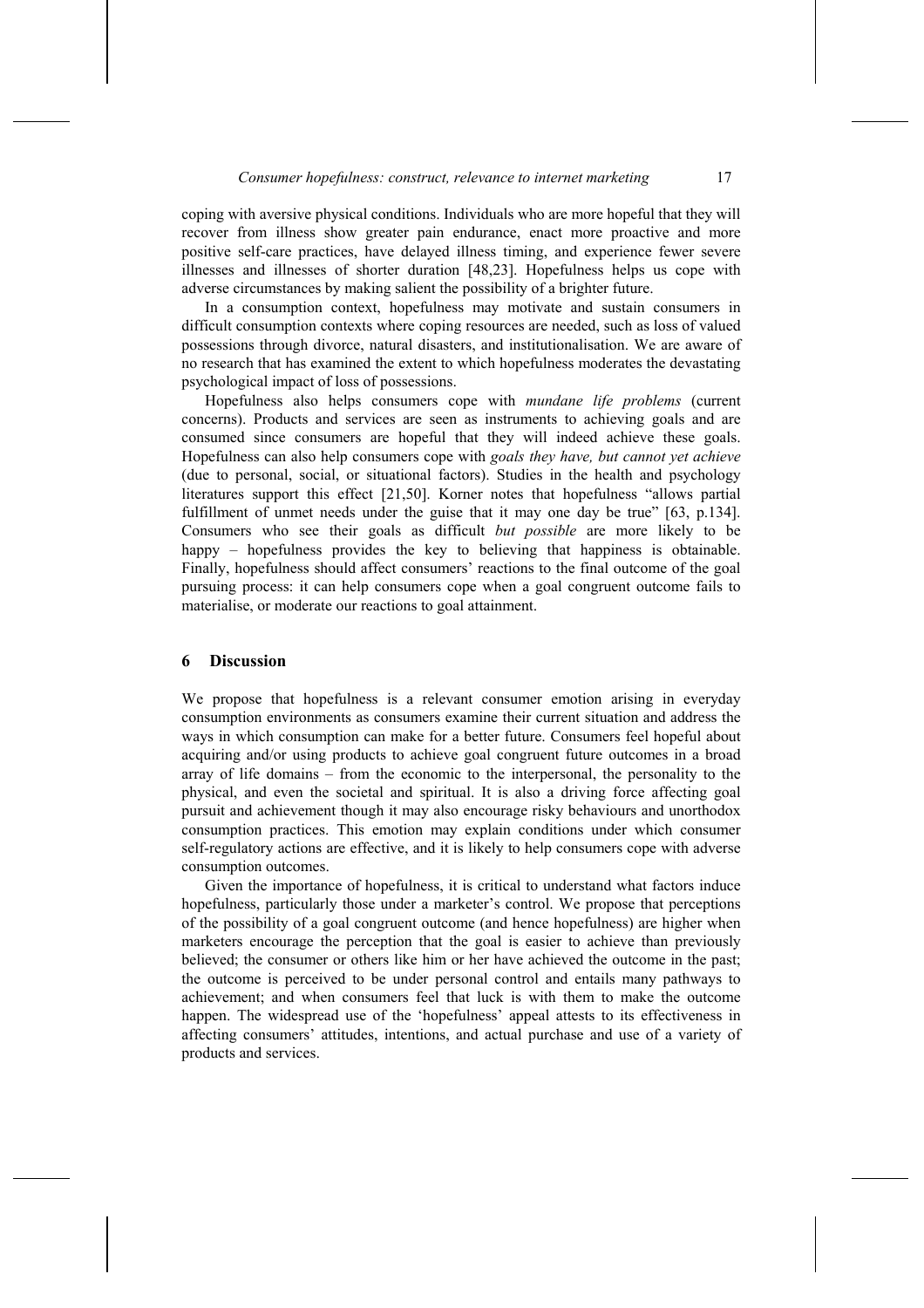#### *6.1 Future research issues*

As described below, several additional questions regarding hopefulness deserve attention in future research.

*Measures of hopefulness.* Though several measures of hopefulness exist (as described below) not all are consistent with the definition of hopefulness offered here. For example, Snyder *et al.* developed a 6-item scale designed to measure hopefulness [64]. The measure has adequate psychometric properties (reliability, construct validity, discriminant validity, and convergent validity). Respondents answer statements that reflect *pathways*: (e.g., 'If I should find myself in a jam, I could think of many ways to get out of it'; 'there are lots of ways around any problem that I am facing now') and *agency* ('Right now, I see myself as being pretty successful'; 'at this time, I am meeting the goals I have set for myself'). The more pathways an individual identifies and the more s/he feels personally efficacious at achieving the goal, the more hopeful s/he is that the goal congruent outcome can be achieved. Unfortunately, since this measure appears to tap two *antecedents that drive hopefulness* (see Table 2) as opposed to hopefulness itself, it is likely to measure the hopefulness construct imperfectly. The construct also focuses on perceived success at achieving previously set goals as opposed to the feasibility of achieving a specific future goal congruent outcome. Several other scales appear to tap generalised optimism or wellbeing as opposed to hopefulness about achieving a specific goal congruent outcome [65,66].

Future research might focus on developing either a reflective or formative measure of consumer hopefulness. Researchers following the reflective approach to measurement follow the procedures for measure development advocated by Churchill [67] and rooted in classical test theory. Items are designed to 'reflect' or 'indicate' the underlying construct. Examples include such items as "I am very hopeful that buying this product will produce the outcome I'm looking for". or "when I think about the feelings that describe my views of the product, I'd have to say I feel hopeful". A second approach involves the use of *formative* measures, indicators that *combine to determine* a specific construct [68]. *Formative measures are appropriate when a concept is said to be a function of or defined by its measures*. Such appears to be the case with hopefulness, which is defined by appraisals of possibility for a goal congruent outcome. As such, a formative measure of hopefulness should focus on the development of items designed to assess the extent to which a given outcome is goal congruent and possible.

*Ethical issues in the marketing of hopefulness.* Whilst consumer hopefulness may be ubiquitous, interesting questions about the extent to which hopefulness is good or bad and hence the ethical appropriateness of marketers' attempts to enhance consumer hopefulness can be raised. Solomon notes that Aristotle assumed that emotions, including hopefulness, could be appropriate or inappropriate, foolish or prudent [16]. Hence some view hope as an emotion that can be evaluated on a normative continuum [15], with individuals being susceptible to having 'false hopes'. A number of consumer contexts can be identified in which consumers are hopeful for a goal congruent outcome, but should not be. In gambling and lotteries, for example, the probability of a big win is quite low, though optimistic tendencies may make consumers more hopeful that they will win than they should be. Beauty magazines, by virtue of presenting products juxtaposed with beautiful models, may make consumers hopeful that they too  $-$  by using this product – can look model perfect. Other cases are associated with less consumerism though they may have devastating consequences. Consumers who are, for example,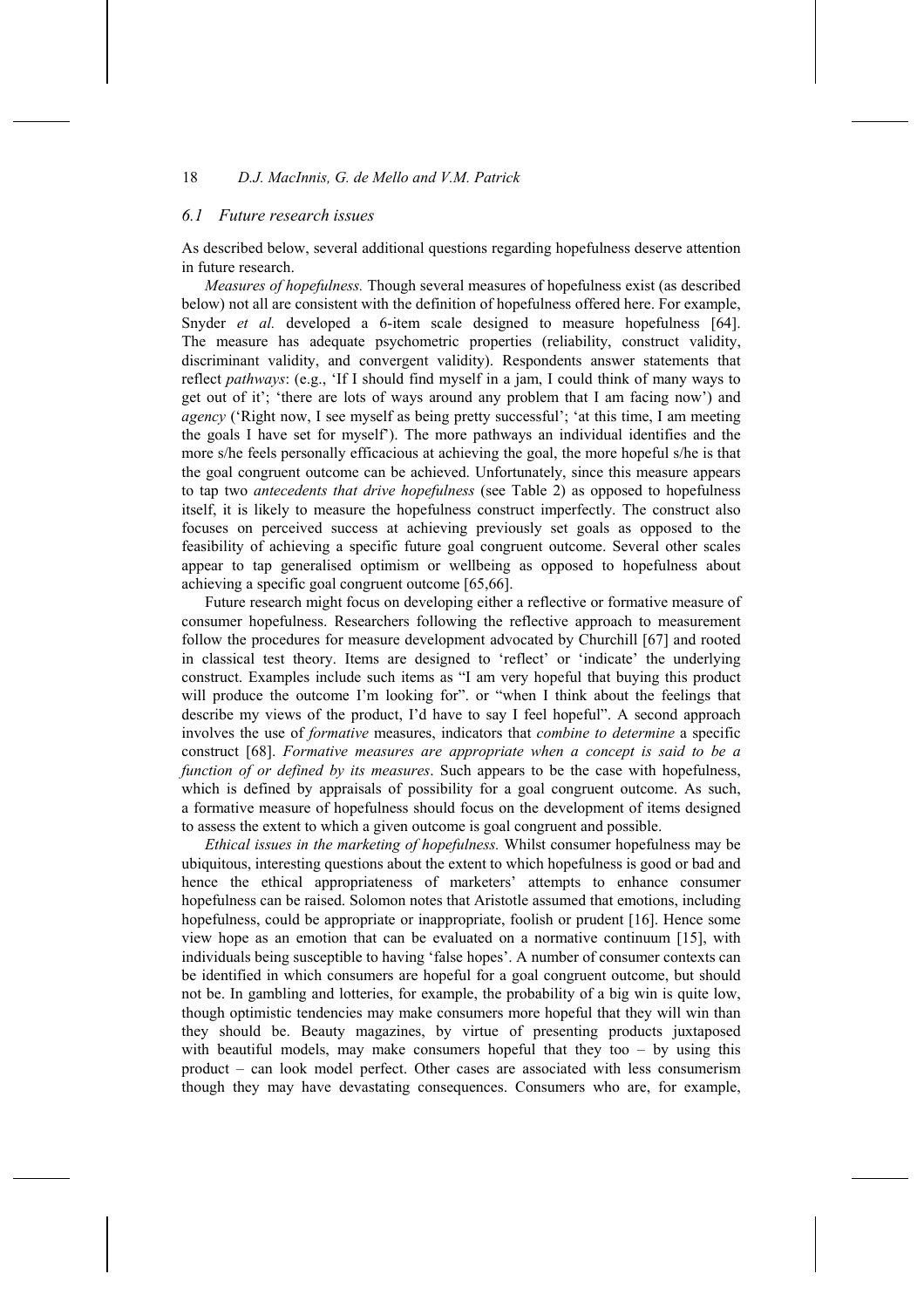#### *Consumer hopefulness: construct, relevance to internet marketing* 19

overly hopeful that good health will prevail, may fail to seek the advice of doctors, fail to avail themselves of health promotion and prevention techniques, and lead a less healthy lifestyle. As such, one can question the ethical value of marketers' attempts to enhance hopefulness. The long-term implications of linking hopefulness in a consumer context with overall happiness can also be raised. Achievement of a goal congruent state brings only momentary feelings of life satisfaction, as new goals, new challenges, and new upward comparisons, render the current situation unsatisfactory and evoke feelings of unhappiness. Ethical issues are hence raised by marketing tactics which appear to not only induce hopefulness but imply that achievement of the goal congruent outcome will create lasting happiness – an outcome almost impossible to achieve given the elusive nature of this ultimate end state.

The examples above raise interesting questions about the extent to which hopefulness is good or bad and hence the normative appropriateness of marketers' attempts to position consumption as a mechanism for bettering life. Such questions are difficult to answer. On the one hand, hopefulness is necessary for happiness and survival – for without feelings of hopefulness, motivation to continue and hence social and psychological functioning, would decline. On the other hand, achieving a congruent state brings only momentary feelings of life satisfaction, as new goals and upward comparisons render the current situation unsatisfactory. Ethical issues are hence raised by marketing tactics which appear to not only induce hopefulness but imply that achievement of the goal congruent outcome will create lasting happiness – an outcome almost impossible to achieve given the elusive nature of this ultimate end state.

*Cross-cultural differences and hopefulness*. The linkage of hope with achievement, competition and control also begs the question about differences among cultures in hopefulness. Whilst we have long described various cultures as having a fatalistic view of the future, it is possible that the opposite of fatalism is linked with pessimism and hopelessness, whilst a lack of fatalism with hopefulness and optimism. Since fatalism seems to imply lack of control over outcomes if hope is linked with consumption, we should see less consumption orientation among cultures with a more fatalistic orientation. To date, we are aware of no work that has examined hopefulness across cultures.

It is clear that the concept of hopefulness is rich in its potential to provide insight into consumer behaviour. Whilst this has not been a comprehensive identification of the relevance of hope to consumer behaviour, 'hopefully' the issues identified herein will serve as the basis for future empirical work on the concept in consumer behaviour.

#### **References**

- **1** Bagozzi, R.P. and Moore, D.J. (1994) 'Public service advertisements: emotions and empathy guide prosocial behavior', *Journal of Marketing*, Vol. 58, January, pp.56–70.
- **2** Bagozzi, R.P., Baumgartner, H. and Pieters, R. (1998) 'Goal-directed emotions', *Cognition and Emotion*, Vol. 12, No. 1, pp.1–26.
- **3** Bagozzi, R.P., Baumgartner, H., Pieters, R. and Zeelenberg, M. (2000) 'The role of emotions in goal-directed behavior' *The Why of Consumption: Contemporary Perspectives on Consumer Motives, Goals, and Desires*, in Ratneshwar, S., Mick, D.G. and Huffman, C. (Eds.): Routledge (2000), London, pp.36–58.
- **4** Edell, J.A. and Burke, M.C. (1987) 'The power of feelings in understanding advertising effects', *Journal of Consumer Research*, Vol. 4, December, pp.421–433.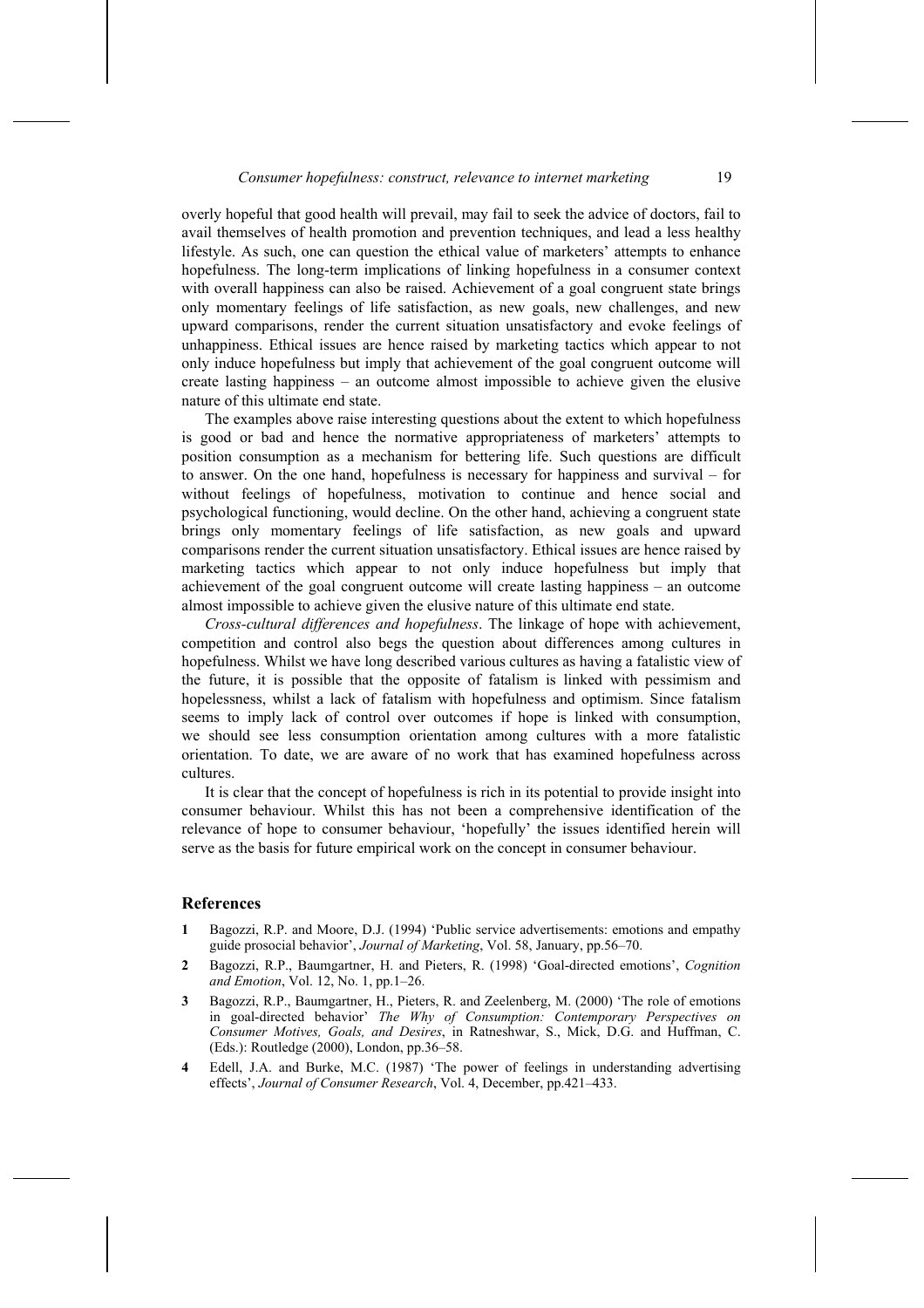- **5** Arnold, M.B. (1960) *Emotion and Personality*, Columbia University Press, New York, NY.
- **6** Frijda, N.J. (2000) 'The psychologists' point of view', in Lewis, M. and Haviland-Jones, J.M. (Eds.): *Handbook of Emotions*, Guilford Press, New York, NY, pp.59–74.
- **7** Lazarus, R.S. (1991) *Emotion and Adaptation*, Oxford University Press, New York.
- **8** Roseman, I. (1991) 'Appraisal determinants of discrete emotions', *Cognition and Emotion*, Vol. 5, No. 3, pp.161–200.
- **9** Roseman, I.J., Wiest, C. and Schwartz, C.S. (1994) 'Phenomenology, behaviors, and goals differentiate discrete emotions', *Journal of Personality and Social Psychology*, Vol. 67 No. 2, pp.206–221.
- **10** Shaver, P., Schwartz, J., Kirson, D. and O'Connor, C. (1987) 'Emotion knowledge: further exploration of a prototype approach', *Journal of Personality and Social Psychology*, Vol. 52, No. 6, pp.1061–1086.
- **11** Smith, C. and Ellsworth, P.C. (1985) 'Patterns of cognitive appraisal in emotion', *Journal of Personality and Social Psychology*, Vol. 48, No. 4, pp.813–838.
- **12** Smith, C.A., Haynes, K.N., Lazarus, R.S. and Pope, L.K. (1993) 'In search of the 'hot' cognitions: attributions, appraisals and their relation to emotion', *Journal of Personality and Social Psychology*, Vol. 65, No. 5, pp.916–929.
- **13** Oatley, K. and Johnson-Laird, P.N. (1987) 'Towards a cognitive theory of emotions', *Cognition and Emotion*, Vol. 1, No. 1, pp.29–50.
- **14** Johnson, A.R. and Stewart, D.W. (2003) *An Appraisal Theory View of Emotions*, Working paper, University of Southern California.
- **15** Averill, J.R., Catlin, G. and Chon, K.K. (1990) *Rules of Hope,* Springer-Verlag, New York, NY.
- **16** Solomon, R. (2000) 'The philosophy of emotions', in Michael Lewis, Jeannette, M. and Haviland-Jones (Eds.): *Handbook of Emotions*, Guilford Press, NY, pp.3–15.
- **17** Plutchik, R. (1980) *Emotion: A Psychoevolutionary Synthesis*, Harper & Row, New York.
- **18** Watson, D. and Tellegen, A. (1985) 'Toward a consensual structure of mood', *Psychological Bulletin*, Vol. 98, September, pp.219–235.
- **19** Bloch, E. (1986) *The Principle of Hope*, MIT Press, Cambridge, MA.
- **20** Rycroft, C. (1979) 'Steps to an ecology of hope' in Fitzgerald, R. (Ed.): *The Sources of Hope*, Rushcutters Bay, Pergamon Press, (Australia) Pty Ltd., Australia, pp.3–23.
- **21** Lazarus, R. (1999a) *Hope: An Emotion and a Vital Coping Resource Against Despair*.
- **22** Bandura, A. (1997) *Self-Efficacy: The Exercise of Control*, Freeman, New York, NY.
- **23** Taylor, S.E., Kemeny, M., Reed, G.M., Bower, J.E. and Gruenwald, T.L. (2000) 'Psychological resources, positive illusions and health', *American Psychologist*, Vol. 55, No. 1, pp.99–109.
- **24** DeCooman, G. and Walley, P. (2002) 'A possibilistic hierarchical model for behavior under uncertainty', *Theory and Decision*, Vol. 54 No. 2, pp.327–374.
- **25** Snow, P. (2001) 'The reasonableness of possibility from the perspective of Cox', *Computational Intelligence*, Vol. 17, No. 1, pp.178–192.
- **26** Tiger, L. (1979) *Optimism: The Biology of Hope*, Simon and Schuster, New York.
- **27** Scheier, M. and Carver, C.S. (1985) 'Optimism, coping and health: assessment and implications of generalized outcome expectancies', *Health Psychology*, Vol. 4, No. 3, pp.219–247.
- **28** Scheier, M.F. and Carver, C.S. (1988) 'A model of behavioral self-regulation: translating intention into action', *Advances in Experimental Social Psychology*, Vol. 21, pp.303–346.
- **29** Fitzgerald, R. (1979) *The Sources of Hope*, Pergamon Press, Sydney.
- **30** Seligman, M.E.P. (1991) *Learned Optimism*, Knopf, New York.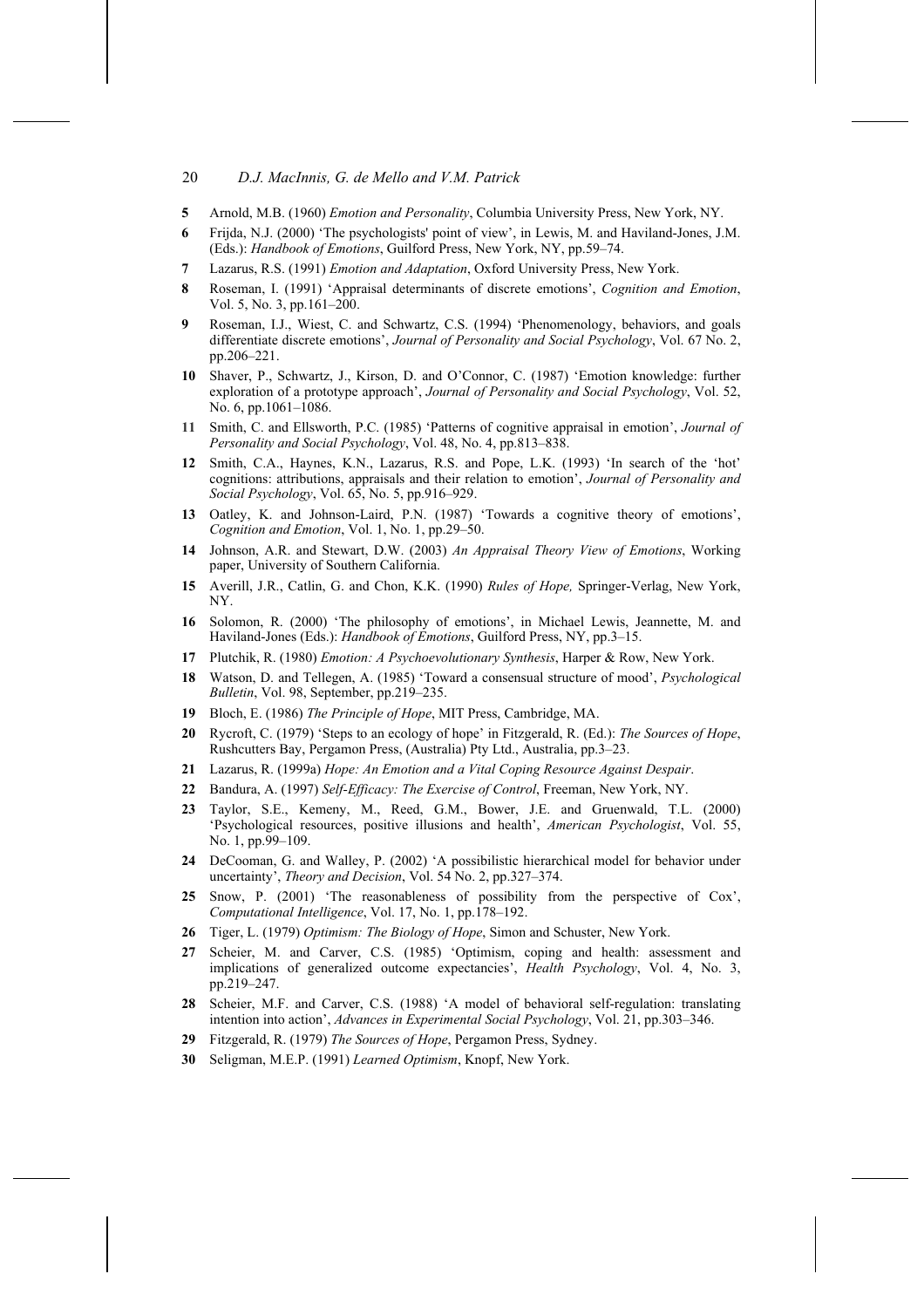- **31** Carver, C. and Reynolds, S.L. and Scheier, M. (1994) 'The possible selves of optimists and pessimists', *Journal of Research in Personality*, Vol. 28, No. 2, pp.133–141.
- **32** Rossiter, J. and Percy, L. (1997), *Advertising Communications and Promotion Management*, McGraw Hill, NY.
- **33** Austin, J.T. and Vancouver, J.B. (1996) 'Goal constructs in psychology: structure, process, and content', *Psychological Bulletin*, Vol. 120, No. 3, pp.338–375.
- **34** Markus, H. and Ruvolo, A. (1989) 'Possible selves: personalized representations of goals', in Pervin, L.A. (Ed.) *Goal Concepts in Personality and Social Psychology*, Lawrence Erlbaum, Hillsdale, N.J.
- **35** Wurf, E. and Markus, H. (1991) 'Possible selves and the psychology of personal growth', *Perspectives in Personality*, Vol. 3, No. A, pp.39–62.
- **36** Frazier, L., Hooker, K., Johnson, P.M. and Kaus, C.R. (2000) 'Continuity and change in possible selves in later life: A 5-year longitudinal study', *Basic and Applied Social Psychology*, Vol. 22, No. 3, pp.237–243.
- **37** Huffman, C., Ratneshwar, S. and Mick, D.G. (2000) 'Consumer goal structures and goal-determination processes', in Ratneshwar, S., Mick, D.G. and Huffman, C. (Eds.): *The Why of Consumption. Contemporary Perspectives on Consumer Motives, Goals, and Desires*, Routledge, New York.
- **38** Markus, H. and Nurius, P. (1986) 'Possible selves', *American Psychologist*, Vol. 41, No. 9, pp.954–969.
- **39** Nielsen NetRatings AdRelevance. (2002, August) *Top 10 Online Advertisers Ranked by Impressions, 2002* (*in billions*). Table retrieved on December 08, 2002, from eMarketer site http://www.emarketer.com.
- **40** McClelland, D.C., Atkinson, J.W., Clark, R.A. and Lowell, E.L. (1953) *The Achievement Motive*, Prentice-Hall, Englewood Cliffs, NJ.
- **41** Stotland, E. (1969) *The Psychology of Hope*, San Francisco, Josey Bass.
- **42** McCracken, G. (1990) *Culture and Consumption: New Approaches to the Symbolic Character of Consumer Goods and Activities*, Indiana University Press, Bloomington, IN.
- **43** Johnson, M. and Sherman, S.J. (1990) 'Constructing and reconstructing the past and the future in the present', *Handbook of Motivation and Cognition*, Vol. 2, The Guilford Press, NY, pp.482–526.
- **44** Wilkinson, J.B. (1990) 'The use of hypnotherapy in anxiety management in the terminally ill', *British Journal of Experimental and Clinical Hypnosis*, Vol. 7, February, pp.34–36.
- **45** AuBuchon, B.L. (1991) 'The effects of positive mental imagery on hope, coping, anxiety, dyspnea and pulmonary function in person's with chronic obstructive lung disease.', *Dissertation Abstracts International*, Vol. 52 No. 1-B, p.157.
- **46** Snyder, C.R. (1995) 'Conceptualizing, measuring, and nurturing hope', *Journal of Counseling and Development*, Vol. 73, No. 3, pp.355–360.
- **47** Snyder, C.R. (1994) *The Psychology of Hope: You can Get There From Here*, Free Press, New York.
- **48** Snyder, C.R. (Ed.) (2000) *Genesis: The Birth and Growth of Hope*, (Vol. 25–28). San Diego, CA: Academic Press.
- **49** Curry, L.A., Snyder, C.R., Cook, D.L., Ruby, B.C. and Rehm, M. (1997) 'Role of hope in academic and sport achievement', *Journal of Personality and Social Psychology*, Vol. 73, No. 6, pp.1257–1267.
- **50** Lazarus, R. (1999b) *Stress and Emotion: A New Synthesis*, Springer, New York.
- **51** Carver, C.S. and Scheier, M.F. (2001) 'Optimism, pessimism, and self-regulation', in Edward C.C. (Ed.): *Optimism and Pessimism: Implications for Theory, Research and Practice*, American Psychological Association, Washington, DC, pp.31–51.
- **52** Seligman, M.E.P. (1975) *Helplessness: On Depression, Development, and Death*, Freeman, San Francisco, CA.